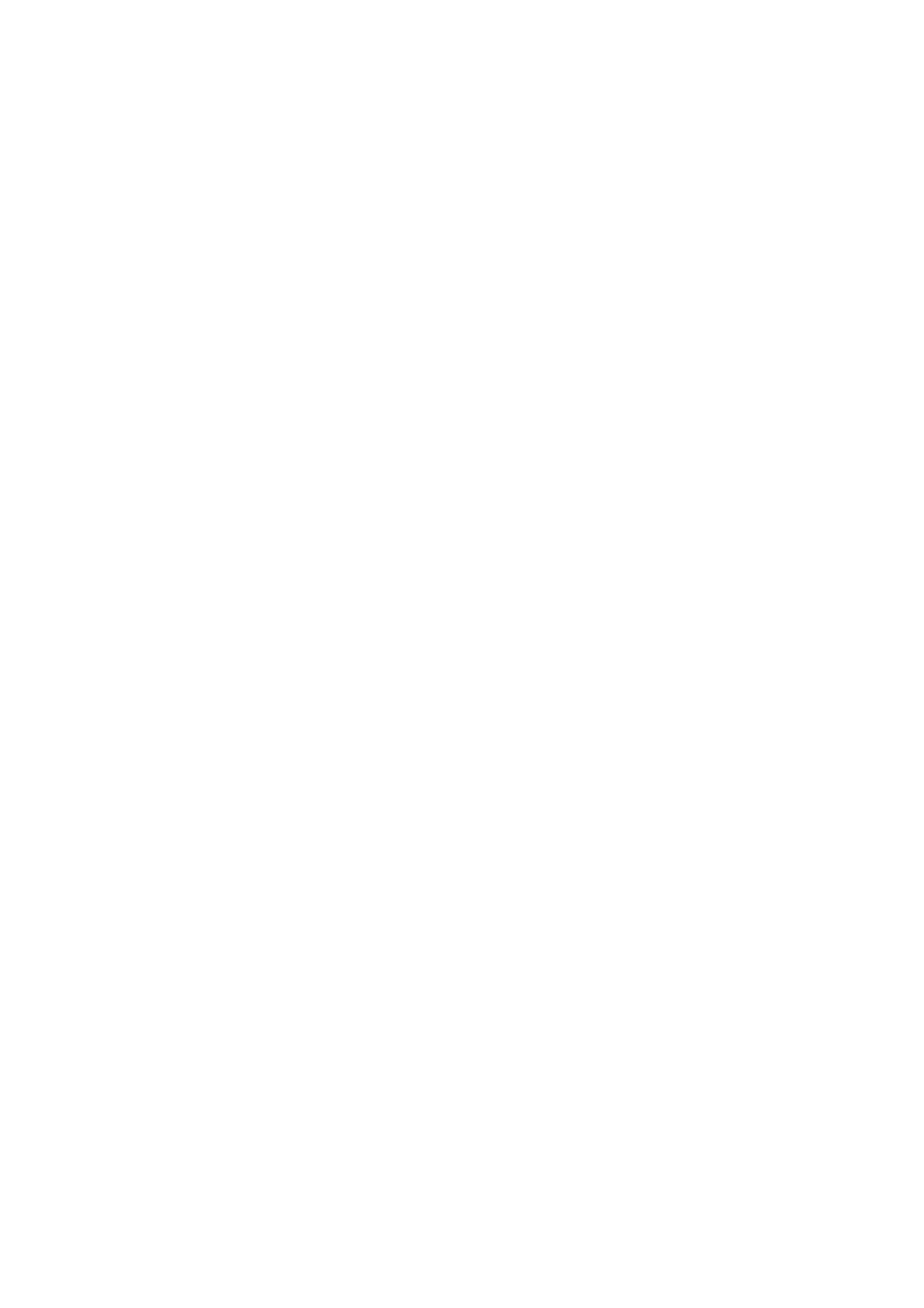**EUROPEAN UNIVERSITY INSTITUTE, FLORENCE MAX WEBER PROGRAMME**

*Trade Liberalization, Offshoring and Firm Heterogeneity* 

**VINCENT REBEYROL**

EUI Working Paper **MWP** 2009/21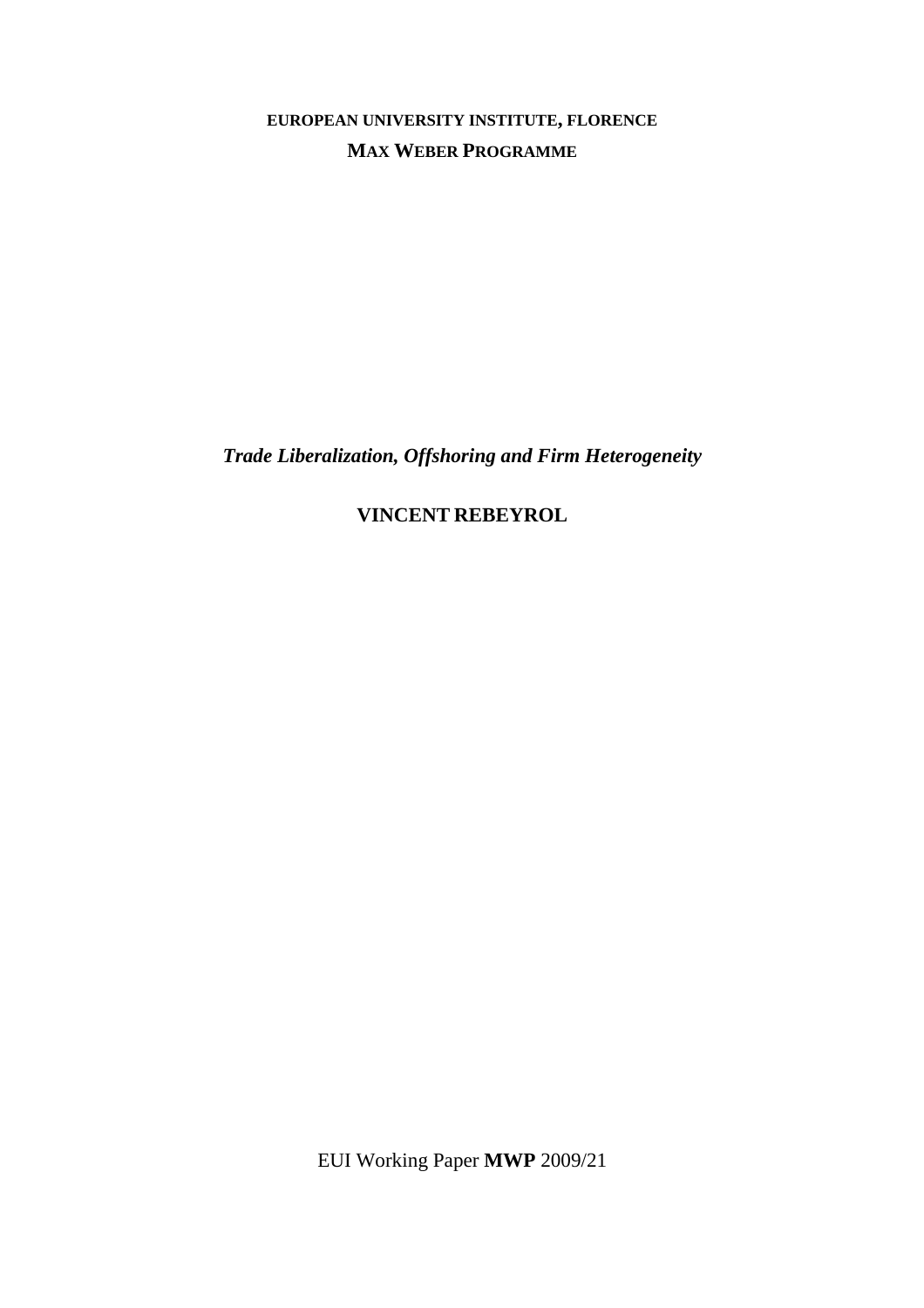This text may be downloaded for personal research purposes only. Any additional reproduction for other purposes, whether in hard copy or electronically, requires the consent of the author(s), editor(s). If cited or quoted, reference should be made to the full name of the author(s), editor(s), the title, the working paper or other series, the year, and the publisher.

The author(s)/editor(s) should inform the Max Weber Programme of the EUI if the paper is to be published elsewhere, and should also assume responsibility for any consequent obligation(s).

ISSN 1830-7728

© 2009 Vincent Rebeyrol

Printed in Italy European University Institute Badia Fiesolana I – 50014 San Domenico di Fiesole (FI) Italy [www.eui.eu](http://www.eui.eu/)  [cadmus.eui.eu](http://cadmus.eui.eu/dspace/index.jsp)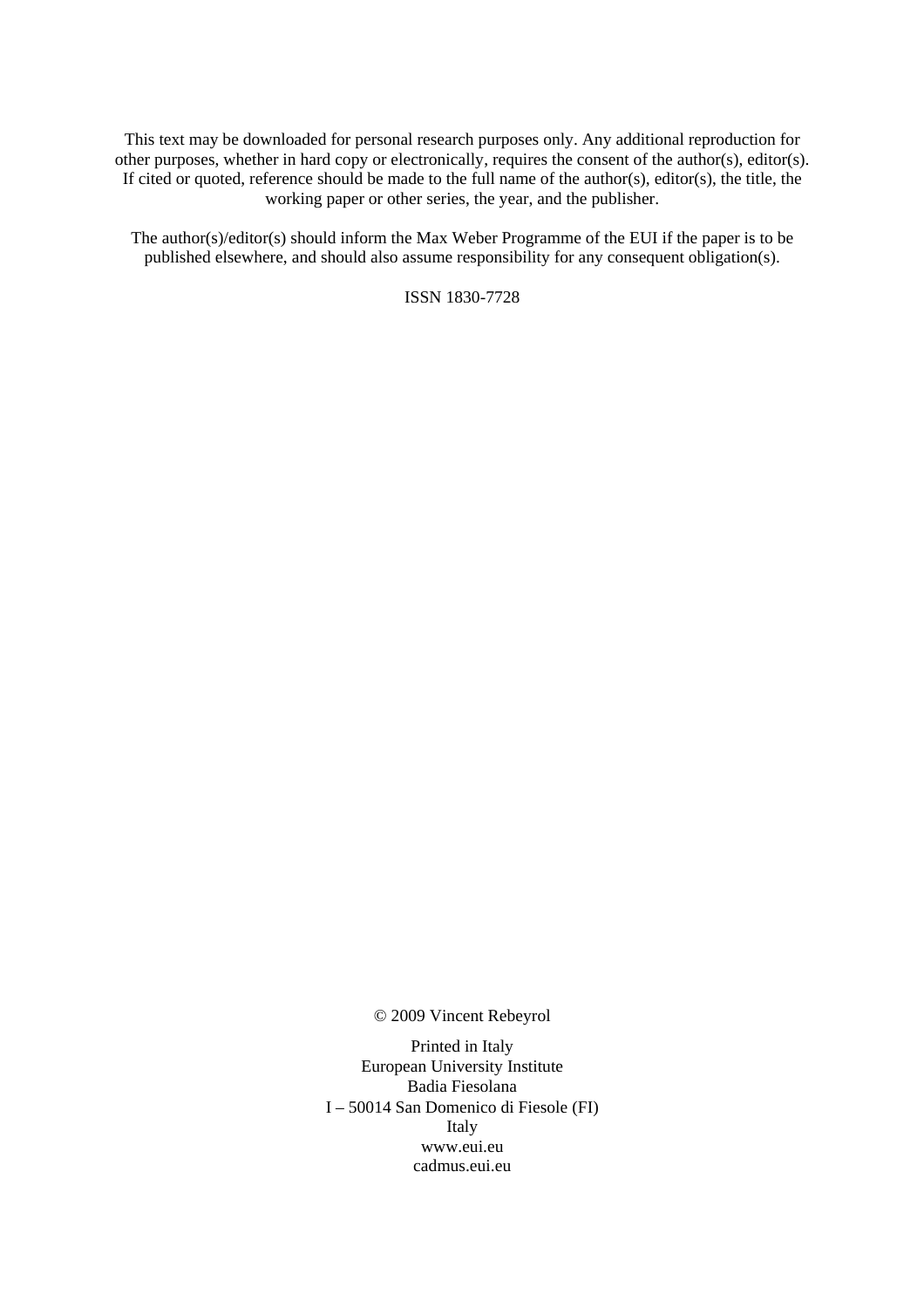#### **Abstract**

This paper analyses the impact of trade liberalization in a model where heterogeneous firms can freely offshore their production. Firms choose whether to produce, and if so whether to sell on the domestic market only or on the export market as well. Simultaneously, they also choose where to locate their production. The paper shows that the interaction between heterogeneity in firm productivity and the possibility of offshoring production dramatically alters the impact of trade liberalization. Three main results emerge from this interaction:

i) Intra-industry factor reallocation towards the most productive firms, which is induced by trade liberalization, operates at the world level, but not necessarily at the country level and thus trade liberalization can lead to average productivity losses in some countries; ii) Trade liberalization may reverse country specialization independently of any country size effect; iii) The relation between trade liberalization and trade growth is non-linear, even in the absence of trade in intermediate goods.

#### **Keywords**

Trade Liberalization, Offshoring, Firm heterogeneity, Trade Patterns, Average Productivity

**JEL Classification**: F12, F15, R30.

*Vincent Rebeyrol Max Weber Fellow, 2008-2009* 

European University Institute. Address : Max Weber Programme, Villa La Fonte, Via delle Fontanelle 10, I-50014 San Domenico di Fiesole, Italia. Tel: (0039) 055 4685 852. E-mail: [Vincent.Rebeyrol@eui.eu.](mailto:Nicolas.Berman@eui.eu)

I am grateful to Philippe Martin for his encouragment and advice. I also thank Matthieu Crozet, Fabrice Defever, Didier Laussel, Thierry Mayer, Marc Melitz, Toshihiro Okubo and Julien Vauday, as well as seminar and conference participants at University Paris 1, European University Institute, University of Granada, SMYE Conference, RIEF Meetings, EEA Conference, AFSE Congress. All remaining errors are mine.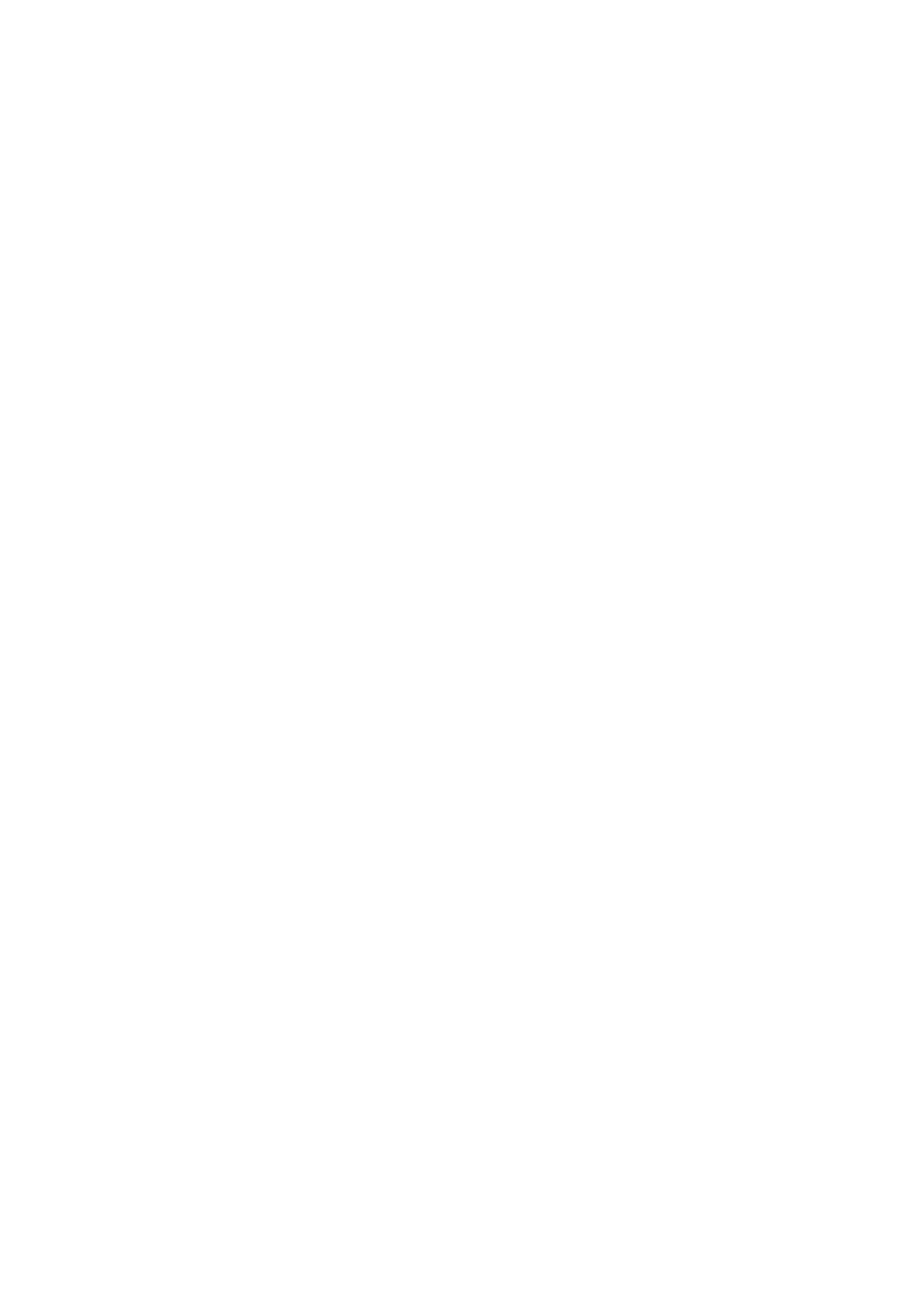### 1 Introduction

Newly available firm-level data offer a strong evidence of an important dispersion in size and productivity among firms even in narrowly defined industries. The data show that only a small fraction of firms export and that exporters are larger and more productive than non-exporters (see Eaton et al 2004, Bernard and Jensen 2004, Bernard et al 2007). This new evidence led to the introduction into new trade theories of firm efficiency heterogeneity. Probably the most influential model, achieved by Melitz (2003), allows the analysis of the coexistence of firms with different productivity levels within general equilibrium analysis.<sup>[1](#page-6-0)</sup> This recent literature highlights that trade is carried out by the most efficient firms, and that trade liberalization induces average productivity gains through the reallocation of factors towards those firms. Importantly, this literature assumes that firms stay in their country of origin and therefore do not choose the location of their production.

The ongoing trend of world globalization, however, is leading to a large reorganization of production location across countries. According to UNCTAD, world FDI inflows rose by 600% from 1990 to 2000 to reach 1.4 trillion dollars in 2000. Moreover, the growing share of intra-firm trade, which accounts for roughly one third of world trade (see Zeile, 1997, Antras, 2003), also provides evidence that firms relocate at least part of their production abroad. This important transformation of the world economy naturally pushes forward the question of countries' attractiveness as a major issue in the public debate. But the efficiency of firms which offshore their production is a marginal concern in this debate.

The literature has already widely explored these two important stylized facts, both theoretically and empirically, but has not focused on the interaction between offshoring and firm heterogeneity and its consequences on countries' average productivity and trade patterns. This paper aims to fill this gap on the theoretical side.

In order to do so, we introduce the possibility for firms to freely offshore their production in a Melitz-type framework. In this context, we show how the impact of trade liberalization on

<span id="page-6-0"></span><sup>&</sup>lt;sup>1</sup>See also Bernard, Eaton, Jensen and Kortum (2003).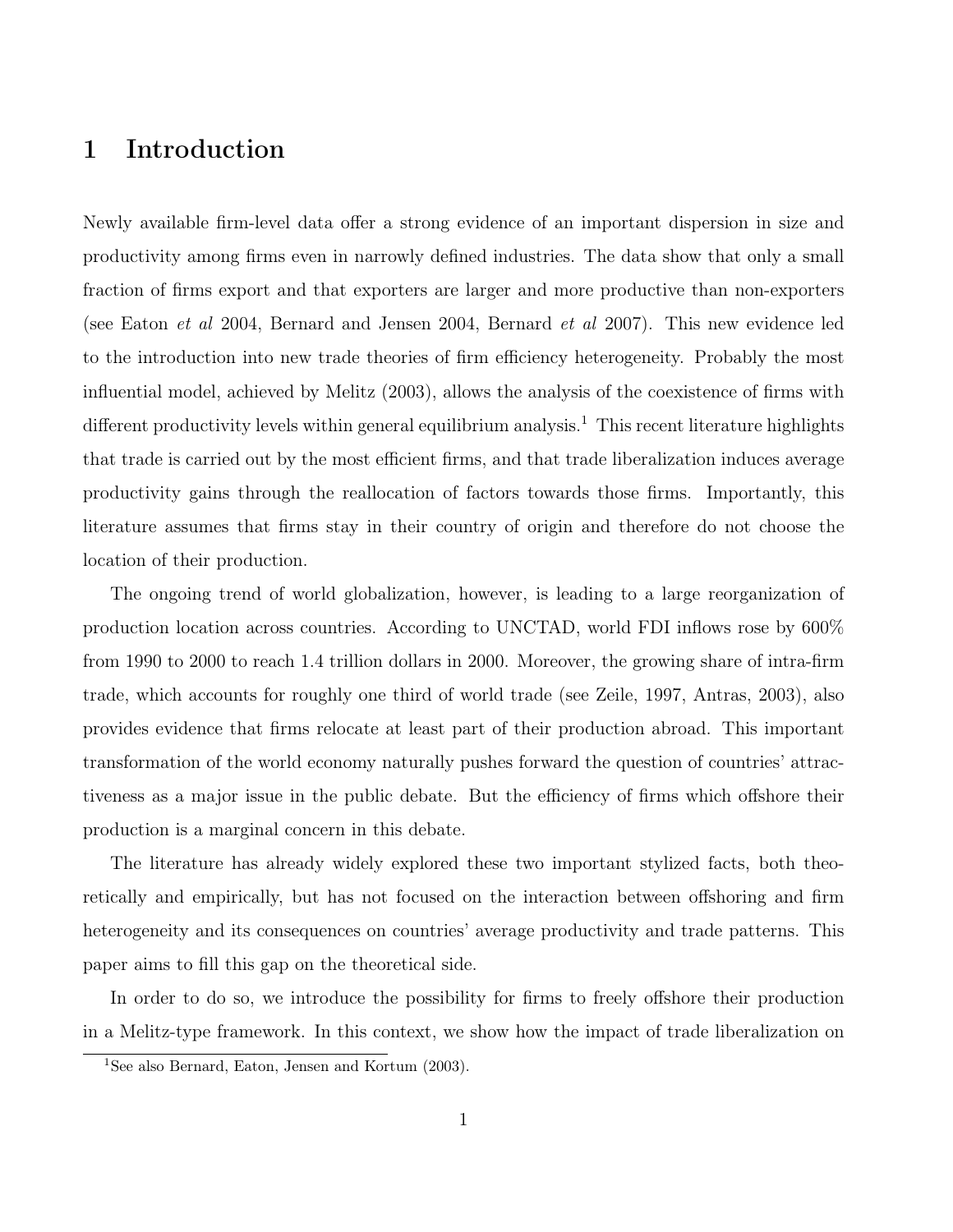a country's average productivity and trade patterns depends on the productivity of firms that decide to offshore their production. The interaction between offshoring and firm heterogeneity yields three results that contrast with the existing literature and are worth highlighting:

First, the intra-industry factor reallocation towards the most productive firms induced by trade liberalization operates at the world level, but not necessarily at the country level. With firm heterogeneity, the impact of trade integration is to eliminate those firms with the lowest productivity as well as to enable the largest and most productive firms to expand (Melitz, 2003). With the possibility of offshoring, this story of how trade liberalization increases aggregate productivity in all countries through a self-selection process becomes more complex. Indeed, the self-selection mechanism is also affected by the possibility of offshoring when firms are heterogeneous. If trade integration leads the most productive firms to relocate, aggregate productivity in the country that experiences this outflow of firms may actually fall. This paper shows that such a scenario is possible for high-wage countries.

Second, trade liberalization may reverse country specialization independently of any country size effect. Since trade is carried out by the most efficient firms, the net exporter of the manufactured good is the country that attracts the most productive firms, and not necessarily the one that is the most attractive overall. As trade gets freer, we show that the location choices of the most productive firms change. This result is a novel theoretical explanation of how trade liberalization may reverse "ex ante" comparative advantage. Indeed, the trade literature only provides explanations for this possibility through the Home Market Effect (see Laussel and Paul, 2007, for a recent contribution).

Third, trade liberalization may increase world trade growth in a non-linear way without any international fragmentation of the production process. This last result provides an alternative explanation of an empirical fact analyzed by Yi (2003): The response of world trade growth to a change in tariffs is highly non-linear. As shown by Yi (2003), this empirical fact is difficult to rationalize using standard trade models. His explanation is based on international trade in intermediate goods. Using a Ricardian model of trade, he shows that trade liberalization induces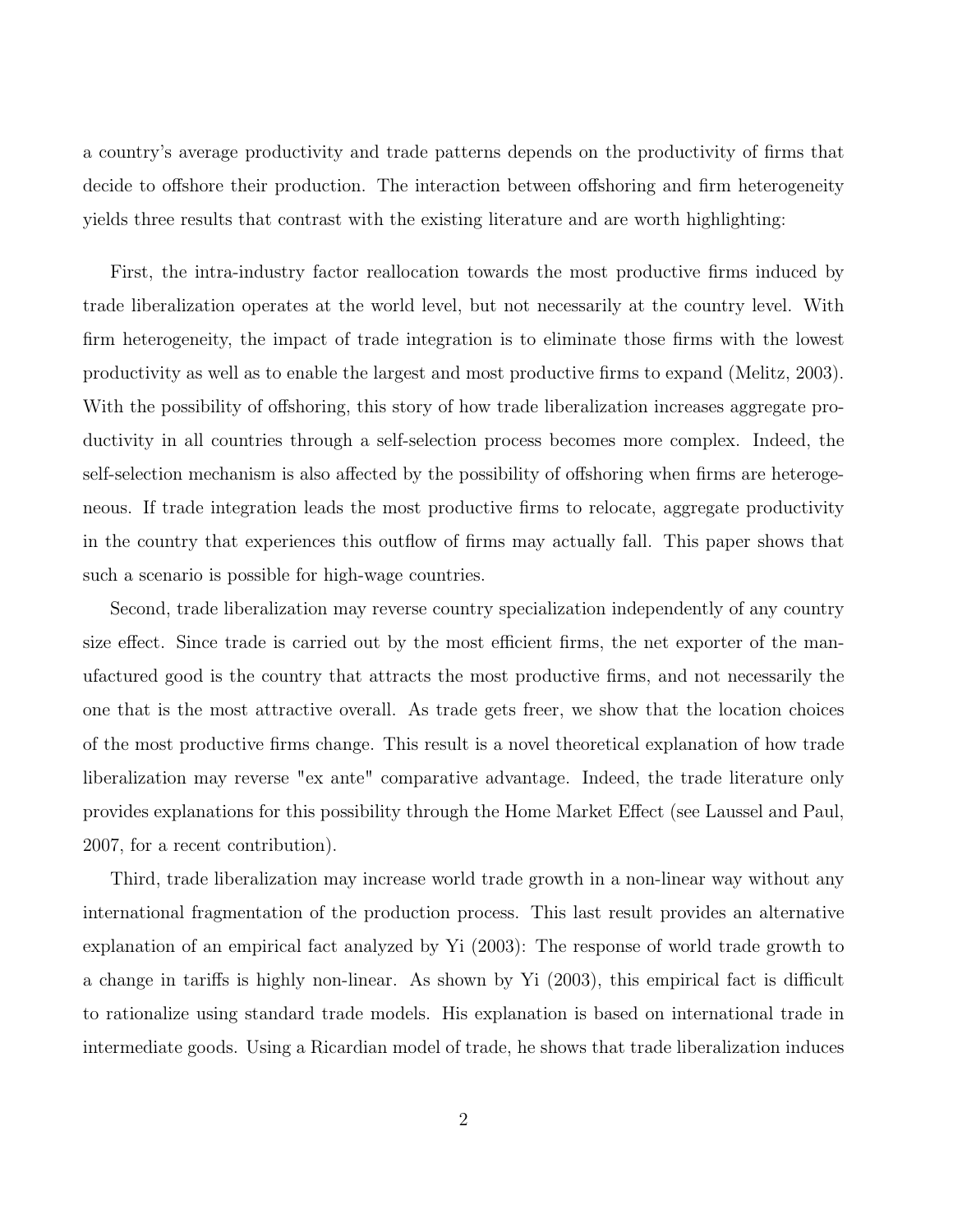a fragmentation of the production process over a larger range of countries, which increases the number of trade flows per final good sold. Similarly to Yi (2003), we find a non-linear response of world trade growth to a decrease in trade costs even if we do not model intermediate inputs.

These results are the consequences of the interaction between offshoring and firm heterogeneity. They would not hold in a model with heterogeneous firms but without offshoring, nor in a model with symmetric firms and offshoring.

In this paper, we define offshoring in the following way: A firm producing a good and choosing to offshore its production abroad stops production at home and transfers all the production process to another country. An important aspect of our analysis concerns the productivity of the firm and how it is affected by the decision to locate production abroad. In the existing literature, the presence of wage differentials between countries is considered as one of the main motives for firms to offshore their production. In this case, the direct consequence of offshoring is that the observed productivity of a firm is necessarily affected by its new location. It is however less clear why this offshoring decision should affect the idiosyncratic productivity of the firm. We will thus assume that the firm is able to freely "travel" with its idiosyncratic productivity.[2](#page-8-0)

We first develop a two-country variant of the model by Chaney (2008), which serves as a benchmark. <sup>[3](#page-8-1)</sup>Specifically, we assume that the two countries are symmetric in all ways except in their labor input coefficient in the numeraire sector. This generates a comparative advantage, as well as an incentive for some firms to relocate their production to the other country.

We first display the model's conclusions concerning average productivity and trade patterns when firms are immobile. We then relax the assumption commonly made in the literature that firms stay in their country of origin and allow them to freely offshore their production.

<span id="page-8-0"></span>Since firms differ in productivity levels, we are able to determine their incentives to choose

 $2$ This assumption is also motivated by the fact that the firm is solely defined by its productivity in these models. If the firm was forced to draw another productivity level when offshoring its production abroad, it would be less clear how and why we should consider this firm as the same.

<span id="page-8-1"></span><sup>&</sup>lt;sup>3</sup>His model reproduces the main mechanisms of Melitz's model, but is static rather than dynamic. This simplification, together with the introduction of a numeraire sector that can be freely traded, leads to a more tractable model. The main cost of this simplification is that it is no longer possible to consider a free entry condition per se (i.e. the number of potential entrants is fixed), but rather an endogenous number of firms in equilibrium.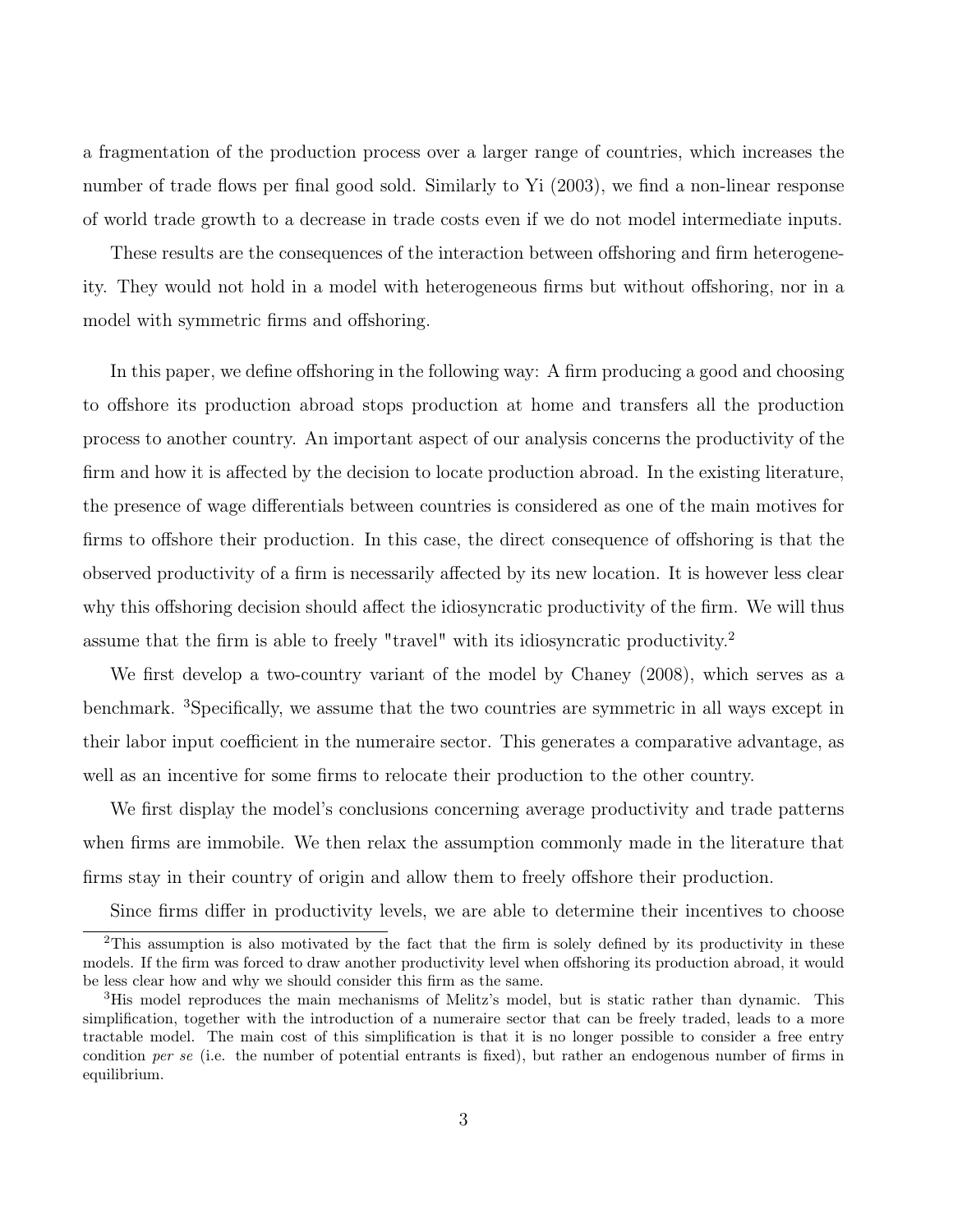to exit the market, to produce domestically or to export as well, in each market, with respect to their productivity. The number of firms, their status (domestic or exporter), and the location of their production are thus endogenously determined in this version of the model. By comparing the results obtained with and without firm mobility, we stress the impact of offshoring and infer the three results presented above.

Several implications of firm heterogeneity have been analyzed in the trade literature. Importantly for this paper, Helpman, Melitz and Yeaple (2004) have studied firms' decisions to make foreign direct investments. The possibility of making foreign direct investments in order to produce domestically in both countries is not taken into account in our model, since it would lead to very similar results to those provided by the above authors and would not affect the main qualitative results of the paper.

Firm heterogeneity has also been introduced in economic geography models. A first attempt to tackle this issue was provided by Baldwin and Okubo (2006). Based on a simple economic geography model, they show that the most efficient firms should relocate first towards larger countries, implying that standard empirical measures of agglomeration economies are biased and likely to be overestimated. Their results depend, however, on the initial distribution of firms between countries. A more recent paper (Okubo et al 2009) introduces two kinds of firms (low and high-cost firms) in an economic geography model with a quadratic utility function. They show that high and low productivity firms do not have the same location incentives, leading to a spatial sorting of firms. This feature is also present in this paper, but is enriched by a selection between domestic firms and exporters. The papers mentioned consider all firms as exporters and therefore cannot tackle the issue of factor reallocations from domestic firms to exporters. Neither do they provide clear conclusions on trade patterns for the same reason. In this paper, we simultaneously endogenize the location of production and firms' decisions to export with respect to trade costs, which allows an assessment of the impact of offshoring on average productivity and trade patterns.

Another recent body of research has studied the consequences of the possibility of offshoring parts of the production process on firm boundaries (see Antras, 2003 & 2005, Antras and Help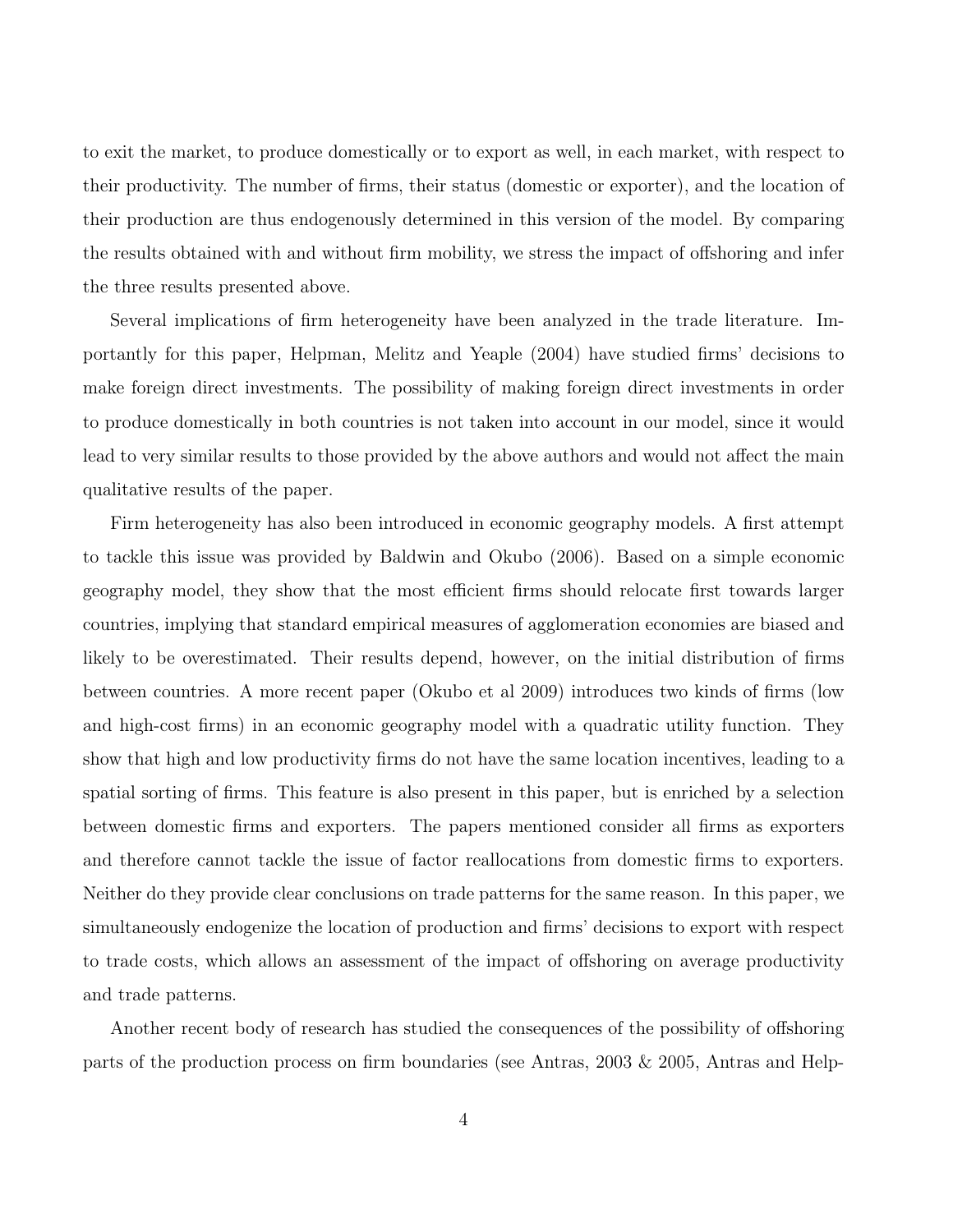man, 2004, Grossman and Helpman, 2003  $\&$  2005). A central question in this literature is how trade liberalization changes the incentives to offshore parts of the production process through foreign direct investments or through outsourcing inputs from independent foreign suppliers. Another stream in this literature studies how the possibility of offshoring some "tasks" in the production process amends the conclusions of the Hecksher-Olhin model (Grossman and Rossi-Hansberg, 2006, Baldwin and Robert-Nicoud, 2007). Here, we do not consider different modes of organizations. This simplifying assumption, however, allows us to easily deal with factor reallocations among firms due to trade liberalization, and gives the possibility of studying trade patterns in a general equilibrium analysis. This in turn enables us to single out the consequences of the interaction between offshoring and firm heterogeneity.

The remainder of the paper is organized as follows. In section 2, we present the basic assumptions of the model in a closed economy framework. In section 3, we study the open economy equilibrium, when firms are forced to stay in their country of origin. This case serves as a benchmark. In section 4, we study the open equilibrium with offshoring and derive the main results of this paper. Concluding remarks are provided in section 5.

### 2 Model Framework: Closed Economy

#### 2.1 Demand

Preferences of a representative consumer in country  $j$  are depicted by a quasi-linear utility function U with preference parameter  $\mu$ , and a CES sub-utility function over the continuum of varieties produced in sector M:

$$
U = \mu \ln C_M + C_N \quad C_M = \left( \int_{i \in \Omega} c_i^{1-1/\sigma} \right)^{1/(1-1/\sigma)} \text{where } \sigma > 1 \text{ and } \mu > 0 \tag{1}
$$

 $C_M$  and  $C_N$  denote consumption of the M composite manufactured good and the numeraire good, respectively.  $\Omega$  is the set of available varieties that has to be determined in equilibrium. The constant elasticity of substitution between any two varieties is given by  $\sigma$ . The parameter  $\mu$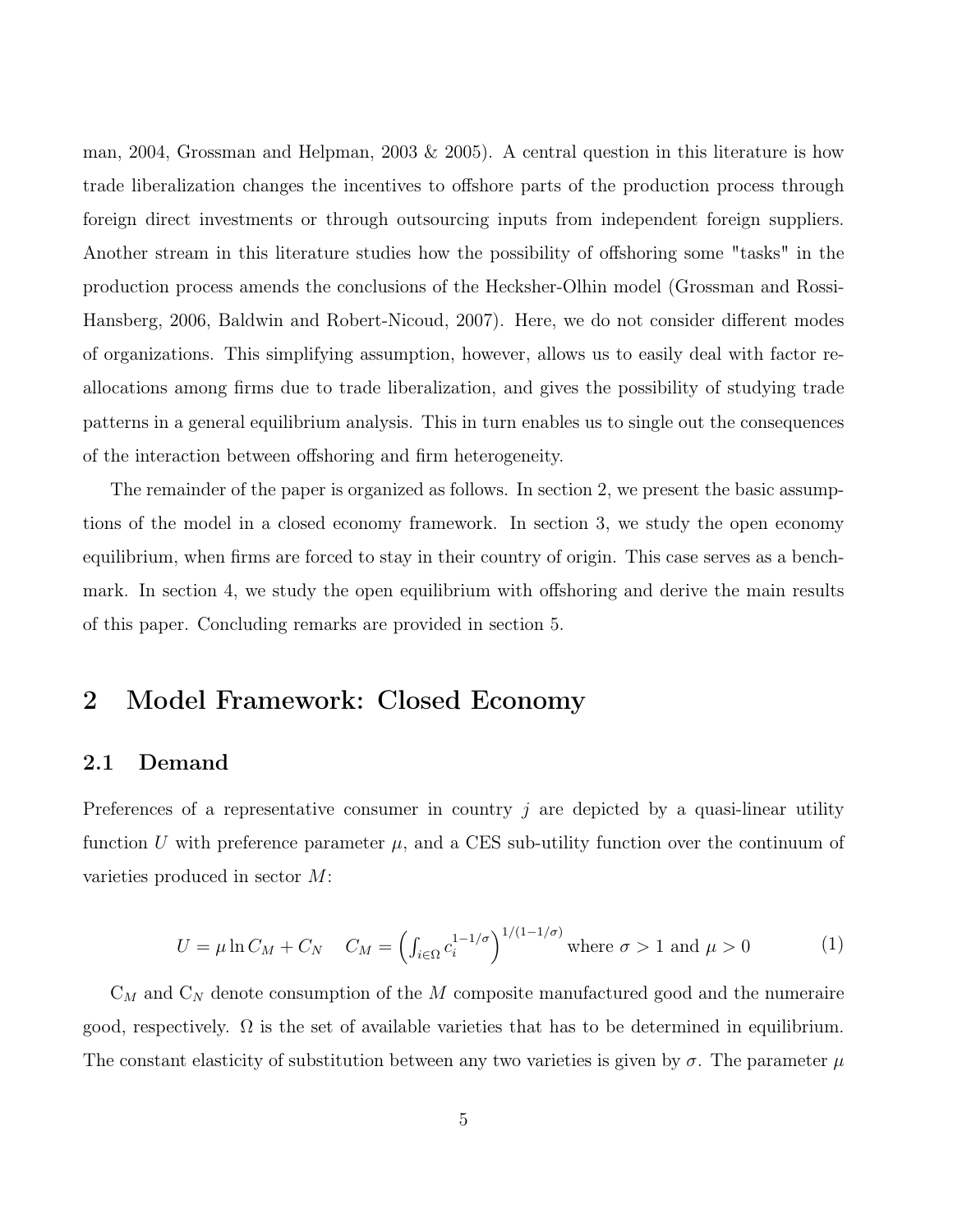measures the demand for the composite good. The use of a quasi-linear utility function ensures that expenditures devoted to the composite manufacturing good are constant (and equal to  $\mu$ ), whatever the level of income.

The CES nature of consumer preferences generates the following demand function for any variety i:

$$
c_i = \mu L_j P_j^{\sigma - 1} p_i^{-\sigma} \qquad P_j = \left( \int_{i \in \Omega} p_i^{1 - \sigma} di \right)^{\frac{1}{1 - \sigma}}, \tag{2}
$$

where  $p_i$  is the price of variety i,  $L_j$  the population in country j, and  $P_j$  is the perfect price index in this country.

Importantly, we interpret the perfect price index as an inverse index of market competition. In this paper, we will therefore say that market competition strengthens when the perfect price index in market j decreases. Indeed, in this case the market share of firm  $i$  will decrease independently of market size, preferences and firms' idiosyncratic marginal costs. The perfect price index in country j can decrease if average marginal costs are lower and/or if the number of firms operating in this market increases. Note that with our definition of market competition we do not refer to a change in mark-ups, which in our model are constant, due to the CES nature of preferences.<sup>[4](#page-11-0)</sup>

#### 2.2 Production

The numeraire good is produced under perfect competition with  $\alpha_j$  units of labour per unit of output. Hence, normalizing the price of good N to one, the wage in country j is  $\frac{1}{\alpha_j}$ .

Any operating firm i in the M sector bears a fixed overhead labor cost  $C_D$ <sup>[5](#page-11-1)</sup>, and a constant marginal production cost  $a_i$ . The cost of producing q units of good i with marginal cost  $a_i$  in

<span id="page-11-0"></span><sup>&</sup>lt;sup>4</sup>Note that Melitz and Ottaviano (2008) have a different definition and refer to market competition as a change in mark-ups.

<span id="page-11-1"></span><sup>&</sup>lt;sup>5</sup>This fixed cost reflects the cost of building a plant, and also all costs entailed by the legal system and the standards applied in the country.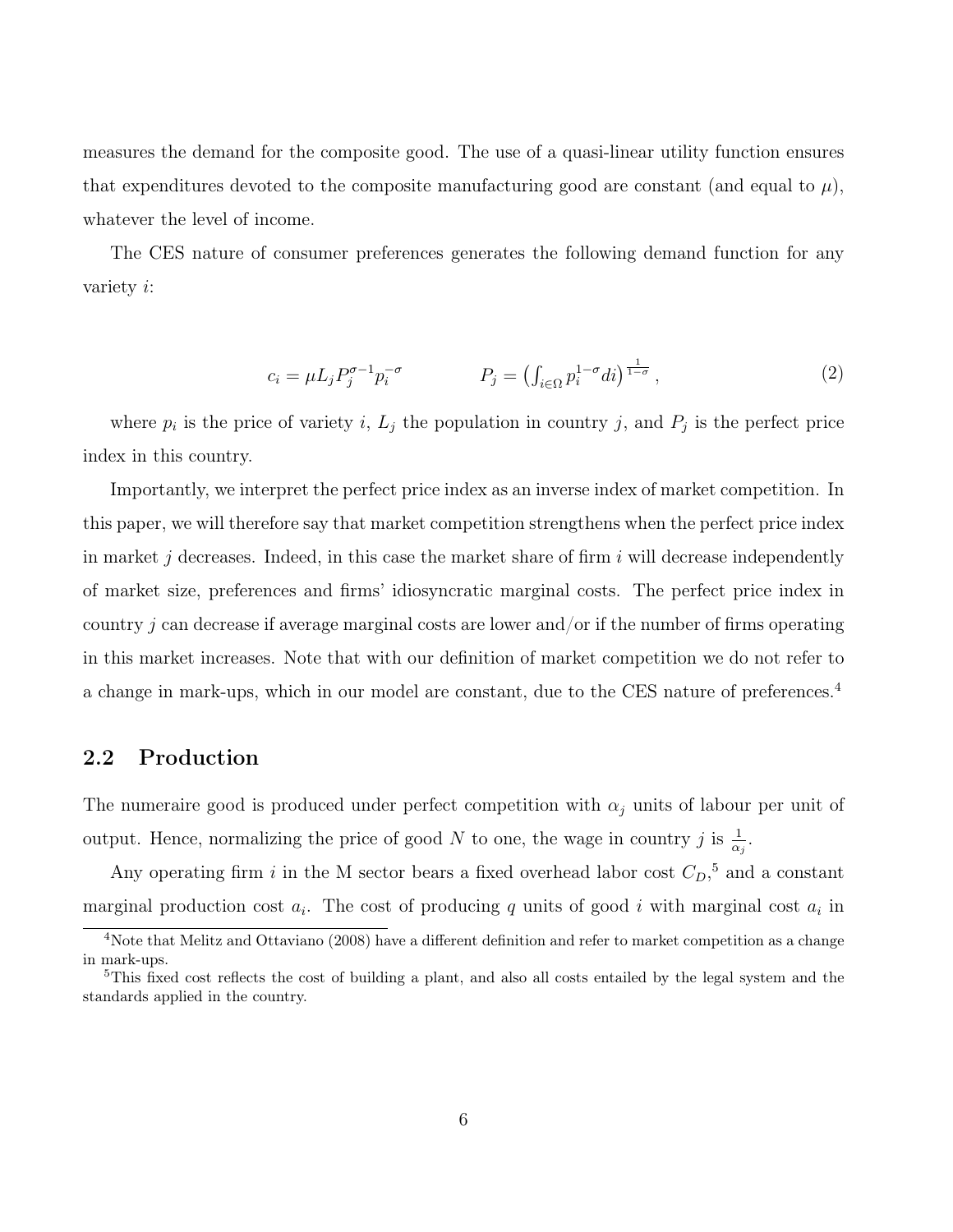country  $j$  is thus:

$$
C_i(q) = (a_i q + C_D) w_j \tag{3}
$$

Given the demand function  $(2)$ , the optimal price charged by firm i is a constant mark-up over its marginal cost. Hence, a firm with marginal cost  $a_i$  will charge a price  $p_i = \frac{\sigma}{\sigma}$  $\frac{\sigma}{\sigma-1}a_iw_j$ . It follows that profits of a firm with marginal cost  $a_i$  are:

$$
\pi_{ij} = \underbrace{\frac{\mu}{\sigma} L_j P_j^{\sigma - 1} \left( \frac{\sigma}{\sigma - 1} w_j \right)^{1 - \sigma} a_i^{1 - \sigma}}_{\text{market access}} - w_j C_D \tag{4}
$$

We call market access the component of demand addressed to a firm which is independent of its productivity and thus common to all firms. The other component of demand is specific to the firm; its marginal cost  $a_i$ .

We follow Chaney (2008) in assuming that firm marginal costs are drawn from a Pareto distribution. This assumption is becoming increasingly common (see for instance Do and Levchenko 2008, Arkolakis 2008). Not only motivated by empirical evidence (see Axtell, 2001, Luttmer, 2007), this assumption also allows us to make simple analytic statements in the model without offshoring and to make results easily comparable with Chaney (2008) and Helpman et al (2004). However, the main results derived in the model with offshoring do not depend on this assumption.

Precisely, we assume that marginal costs are comprised between 0 and 1 and that these marginal costs are drawn from a Pareto distribution  $F(a)$  with a shape parameter  $\rho$ :

$$
F(a) = (a)^{\rho} \text{ , with } 0 < a < 1 \tag{5}
$$

Finally, we assume that there is a group of entrepreneurs proportional to the size of the country. Hence, the total mass of potential entrants in country j is fixed and proportional to  $L_j$ .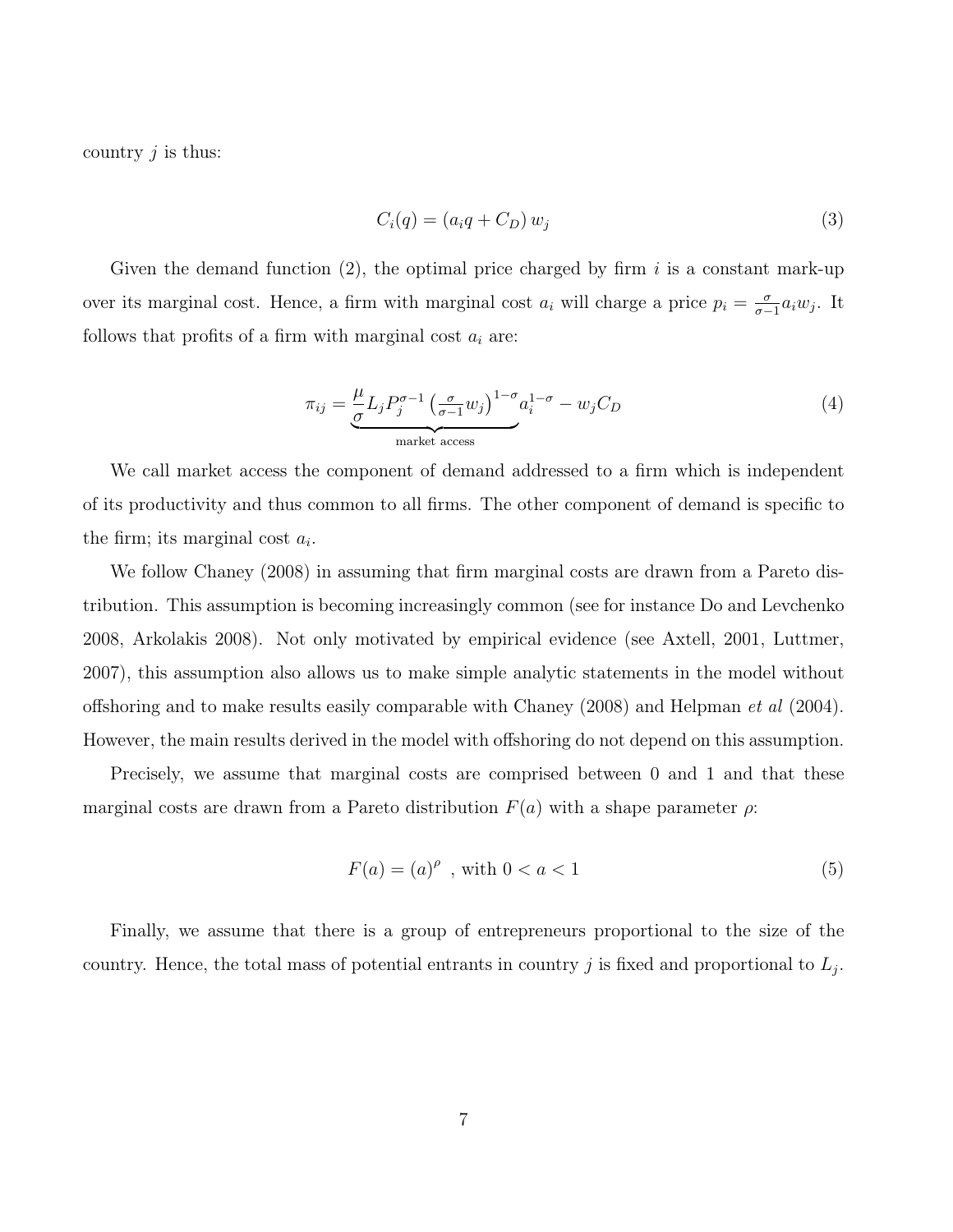#### 2.3 Equilibrium

In equilibrium, each active firm earns non-negative profits. Equation (4) defines the profit expression for any firm and thus defines the least efficient active firm in the economy. We label as  $a_D$  the marginal cost drawn by the least efficient firm, which earns zero profits:

$$
a_D = \frac{\sigma - 1}{\sigma} \left( \frac{\mu L_j w_j^{\sigma}}{\sigma C_D} \right)^{\frac{1}{\sigma - 1}} P_j \tag{6}
$$

Firms which have drawn a marginal cost above  $a_D$  choose not to produce, whereas firms which have drawn a marginal cost below  $a<sub>D</sub>$  realize pure profits and constitute the mass of active firms in equilibrium.[6](#page-13-0)

The definition of  $a_D$  in (6) together with (2) allows us to solve the model for  $a_D$  and P:

$$
P_j^{1-\sigma} = \left( L_j \int_0^{a_D} \left( \frac{\sigma}{\sigma - 1} \right)^{1-\sigma} a^{1-\sigma} w_j^{1-\sigma} dF(a) da \right) = L_j \left( \frac{\sigma}{\sigma - 1} \right)^{1-\sigma} w_j^{1-\sigma} \frac{\rho}{1-\sigma + \rho} a_D^{1-\sigma + \rho} \tag{7}
$$

$$
a_D = \left(\frac{\mu \left(1 - \sigma + \rho\right)}{\sigma \rho C_D w_j}\right)^{\frac{1}{\rho}}
$$
\n
$$
\tag{8}
$$

The marginal cost drawn by the least efficient firm is lower, the higher the fixed cost  $C_D$  and the wage  $w_j$ , since an increase in any of those two increases the cost function for a given quantity produced. This threshold, together with  $F(a)$ , is sufficient to determine the mass of active firms in equilibrium.

This allows to compute the inverse of the average productivity, what we can call the average marginal cost in this economy, which we denote by  $\tilde{a}_j$ . We define the average marginal cost as the mean quantity of labor that is used to produce one good  $M$  in this economy.<sup>[7](#page-13-1)</sup> Accordingly, the average marginal cost is computed as the arithmetic mean of the marginal costs drawn, weighted by the distribution of sales in market j, namely  $s_j(a) = \left(\frac{\mu L_j w_j^{1-\sigma}}{P_j}\right)$  $\setminus$  $a^{1-\sigma}$  and the distribution  $dF(a)$ :

<span id="page-13-1"></span><span id="page-13-0"></span><sup>&</sup>lt;sup>6</sup>Parameters are chosen such that  $a_D < 1$ .

<sup>7</sup>This definition is slightly different from Melitz (2003), who computes the average marginal cost (actually the average productivity) as the mean quantity of labor that is used to "produce" one unit of the representative consumer's welfare. While very similar, we will clarify below why we prefer the measure used here.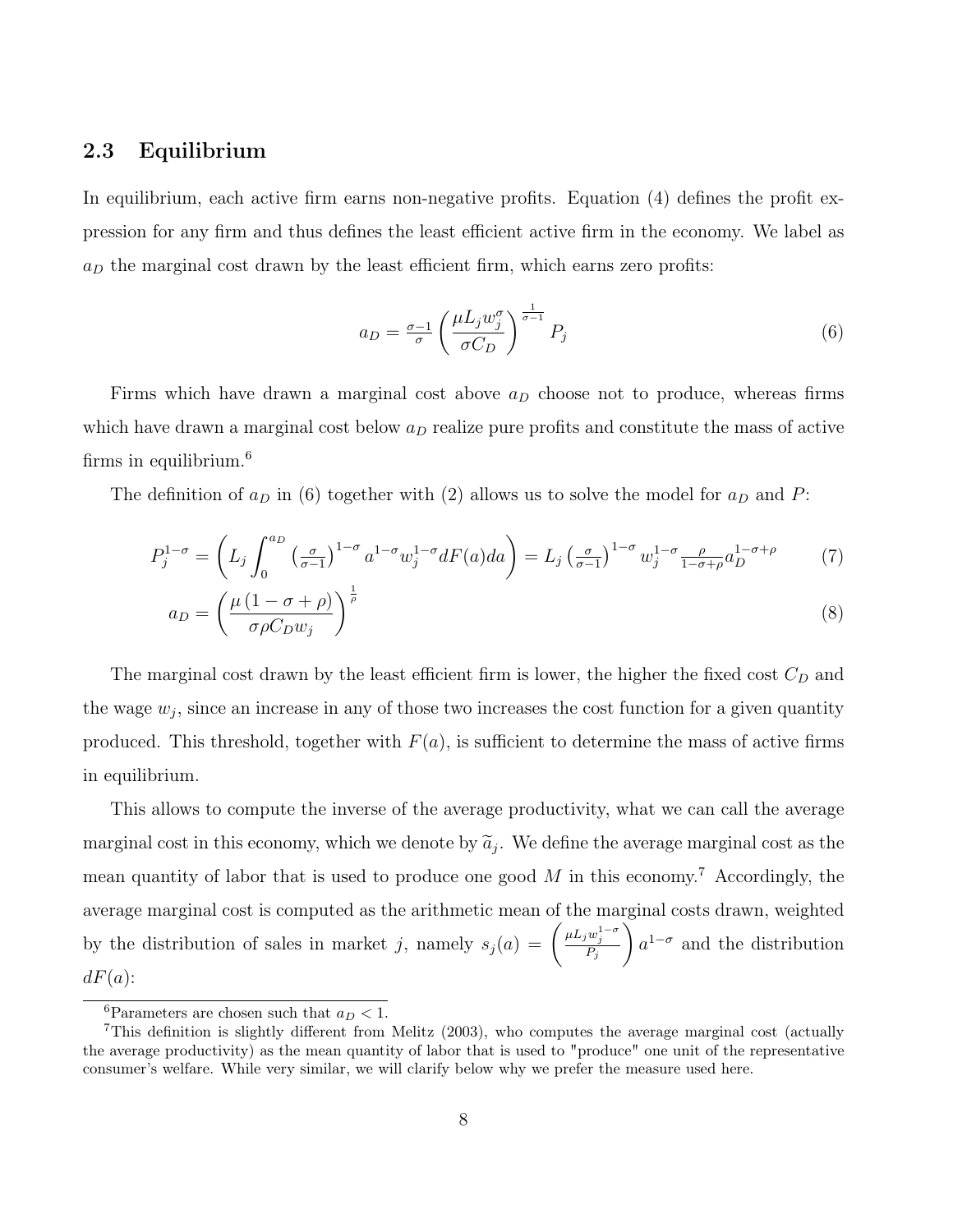$$
\begin{array}{rcl}\n\widetilde{a}_j & = & \frac{L_j \int_0^{a_D} a \ast s_j(a) dF(a) da}{L_j \int_0^{a_D} s_j(a) dF(a) da} \\
\widetilde{a}_j & = & \frac{1 - \sigma + \rho}{2 - \sigma + \rho} a_D\n\end{array} \tag{9}
$$

### 3 Open economy

We now consider two open economies  $A$  and  $B$ , that engage in international trade.

Trade in good N is assumed to be costless, while trade in the composite good M is costly, forcing firms that engage in international trade to incur both variable and fixed costs. Variable trade costs take the standard form of iceberg trade costs, so that for one unit of a good to be delivered,  $\tau > 1$  units must be shipped. This variable cost increases the marginal selling cost and thus the consumer price for imported varieties.

The fixed cost of participating in the export market is  $C_X$ , which, like the domestic fixed cost, is an overhead labor cost. The fixed cost of exporting is consistent with the need to obtain information about the foreign market, the need to alter product characteristics in order to meet market-specific standards, and the need to create a distribution network in the foreign country.<sup>[8](#page-14-0)</sup> The literature provides much evidence for the presence of such costs in export markets (see Das et al, 2006, for an estimation of these sunk costs for Columbian manufacturing plants).

The two countries are perfectly symmetric except for their labor input coefficients in the production of good N  $(\alpha_j)$ . Specifically, we assume that  $\alpha_B = 1$  and  $\alpha_A = \frac{1}{\gamma}$  $\frac{1}{\gamma}$  with  $\gamma > 1$ , introducing a comparative advantage in good N for country A.

Free trade in good N ensures price equalization across countries. Besides, perfect competition forces marginal cost pricing in both countries, which induces the world price of good  $N$  to be such that:  $p_N^W = w_B = \frac{w_a}{\gamma}$  $\frac{\nu_a}{\gamma}$ .<sup>[9](#page-14-1)</sup> Using good N as a numeraire, we normalize  $p_N^W$  to one which pins

<span id="page-14-0"></span><sup>8</sup>Many papers highlight the importance of sunk costs associated with engaging in international trade. We consider here fixed rather than sunk costs, as in Yeaple (2005) and Chaney (2008), since the framework considered is static.

<span id="page-14-1"></span><sup>&</sup>lt;sup>9</sup>We assume that  $\mu$  is sufficiently low to ensure that both countries produce the numeraire good.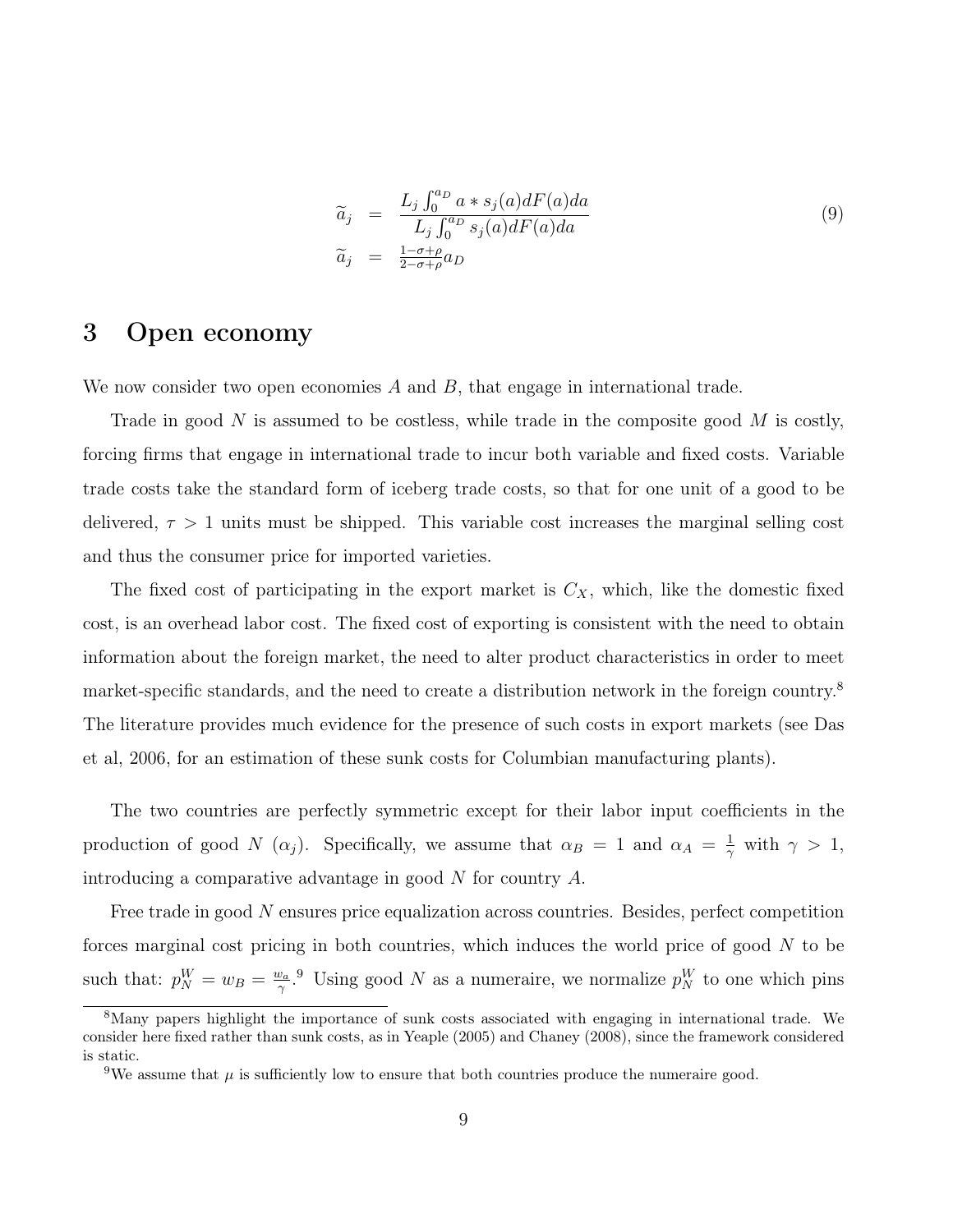down wages in the two countries:  $w_B = 1 < w_a = \gamma$ .

#### 3.1 Firm selection

Most related papers impose a condition on the size of export fixed costs and variable trade costs relative to domestic fixed costs in order to avoid any incentive for firms to serve the foreign market without serving their domestic market, and thus act as export-platforms. Here, we assume instead that firms cannot export if they do not also serve their domestic market. Accordingly, firms choose to be exporters only if their pure profits from serving both local and foreign markets are larger than those from their local market only.

Profits of domestic firms  $(D \text{ firms})$  and export firms  $(X \text{ firms})$  in each market are:

$$
\pi_{DA}(a_i) = \beta P_A^{\sigma-1} (\gamma a_i)^{1-\sigma} - \gamma C_D \tag{10}
$$

$$
\pi_{DB}(a_i) = \beta P_B^{\sigma-1} a_i^{1-\sigma} - C_D \tag{11}
$$

$$
\pi_{XA}(a_i) = \beta \left( P_A^{\sigma-1} + \phi P_B^{\sigma-1} \right) \left( \gamma a_i \right)^{1-\sigma} - \gamma \left( C_D + C_X \right) \tag{12}
$$

$$
\pi_{XB}(a_i) = \beta \left( P_B^{\sigma-1} + \phi P_A^{\sigma-1} \right) a_i^{1-\sigma} - (C_D + C_X), \tag{13}
$$

where  $\beta = \frac{\mu}{\sigma}$  $\frac{\mu}{\sigma}$   $\left(\frac{\sigma}{\sigma-}\right)$  $\frac{\sigma}{\sigma-1}$ <sup>1- $\sigma$ </sup> and  $\phi = \tau^{1-\sigma}$ , which is an index of trade freeness, ranging from 0 to 1. Each firm chooses its status  $(D \text{ or } X)$  so as to maximize its profits, taking the decision of all

other firms as given. The partitioning of firms among status thus depends exclusively on their marginal costs:

$$
DA \text{ firm if } \pi_{DA}(a_i) \ge \pi_{XA}(a_i) \text{ and } \pi_{DA}(a_i) \ge 0
$$
  

$$
XA \text{ firm if } \pi_{XA}(a_i) \ge \pi_{DA}(a_i) \text{ and } \pi_{XA}(a_i) \ge 0
$$
  

$$
DB \text{ firm if } \pi_{DB}(a_i) \ge \pi_{XB}(a_i) \text{ and } \pi_{DB}(a_i) \ge 0
$$
  

$$
XB \text{ firm if } \pi_{XB}(a_i) \ge \pi_{DB}(a_i) \text{ and } \pi_{XB}(a_i) \ge 0
$$
 (14)

An active domestic firm therefore decides to become an exporter if the additional profits from export sales cover at least the extra fixed costs implied by the decision to export. The more profitable a firm is (lower  $a_i$ ), the larger the additional profits from exporting. Hence, the most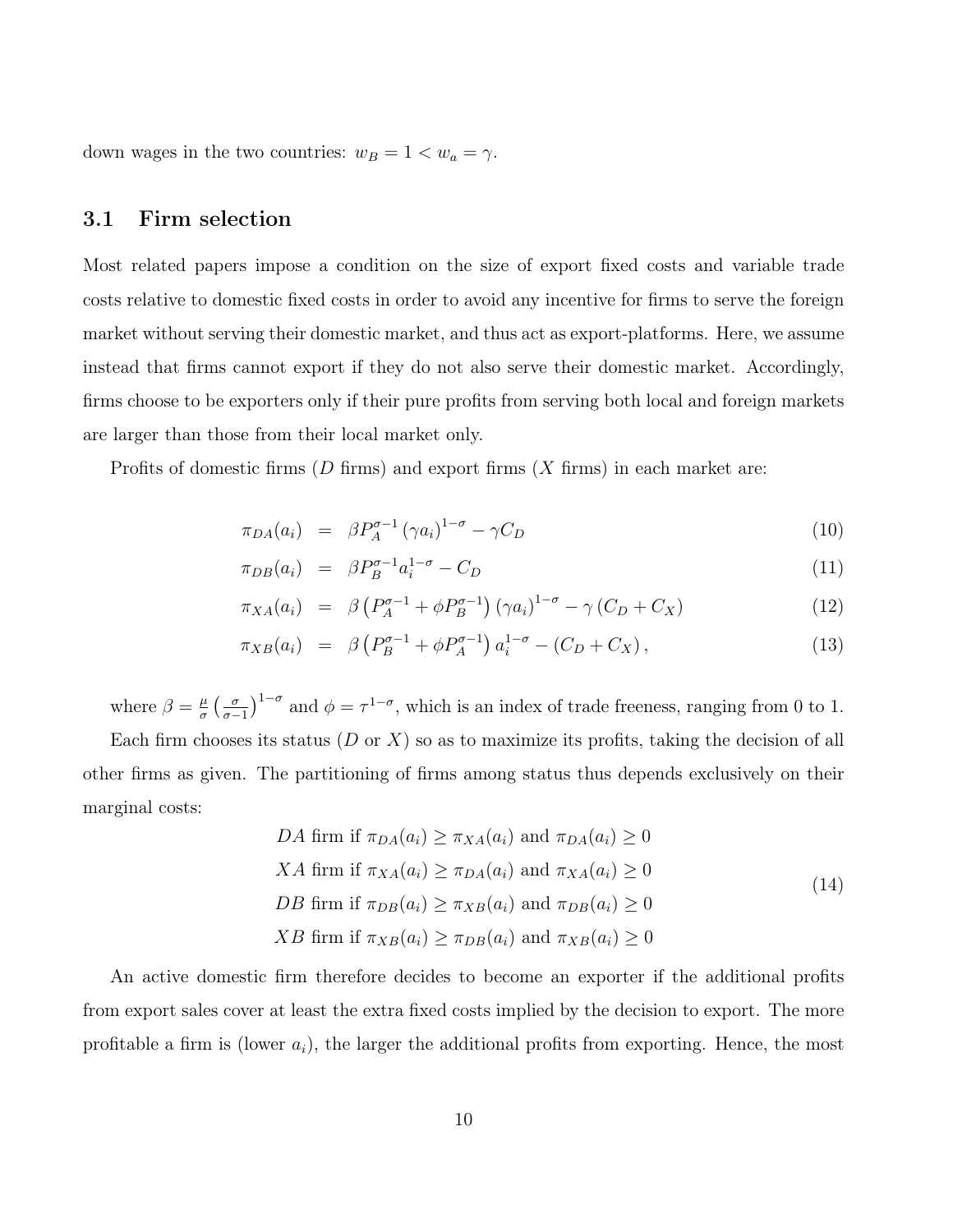efficient firms decide to export while less efficient firms serve their domestic market only.

#### 3.2 Equilibrium

Each firm chooses its status taking the decision of the other firms as given. We label as  $a_{Di}$ the marginal cost drawn by the least efficient domestic firm in country  $j$ , which is indifferent between exiting the market or being a domestic firm. Similarly,  $a_{Xj}$  is the marginal cost drawn by the least efficient export firm in country  $j$ , which is indifferent between serving both markets or only the local one. From  $(10)$ ,  $(11)$ ,  $(12)$ ,  $(13)$  and  $(14)$ , we obtain:

$$
a_{DA} = \left(\frac{\beta}{\gamma^{\sigma} C_D}\right)^{\frac{1}{\sigma - 1}} P_A \quad a_{DB} = \left(\frac{\beta}{C_D}\right)^{\frac{1}{\sigma - 1}} P_B \tag{15}
$$

$$
a_{XA} = \left(\frac{\phi\beta}{\gamma^{\sigma}C_X}\right)^{\frac{1}{\sigma-1}}P_B \quad a_{XB} = \left(\frac{\phi\beta}{C_X}\right)^{\frac{1}{\sigma-1}}P_A \tag{16}
$$

Firms in market j that have drawn a  $a > a_{Dj}$  do not produce, while if  $a_{Xj} < a \le a_{Dj}$ , they serve the domestic market only and if  $a \leq a_{Xj}$ , they serve both their domestic market and the foreign market (with  $j = A, B$ ).<sup>[10](#page-16-0)</sup>

These threshold definitions determine the status of each firm with respect to its marginal cost and allow further to define the price indices  $(P_A \text{ and } P_B)$  in each country:<sup>[11](#page-16-1)</sup>

$$
P_A^{1-\sigma} = \lambda \left( \gamma^{1-\sigma} \int_0^{a_{DA}} a_i^{1-\sigma} f(a) da + \phi \int_0^{a_{XB}} a_i^{1-\sigma} f(a) da \right)
$$
(17)  

$$
P_B^{1-\sigma} = \lambda \left( \phi \gamma^{1-\sigma} \int_0^{a_{XA}} a_i^{1-\sigma} f(a) da + \int_0^{a_{DB}} a_i^{1-\sigma} f(a) da \right)
$$

The definition of the marginal cost thresholds for domestic firms in (15) may be interpreted as the free entry conditions in each country, since they define the marginal cost for which domestic pure profits are equal to zero. Given  $F(a)$ , these cutoffs determine the mass of active firms in

<span id="page-16-1"></span>
$$
^{11}\text{with }\lambda = \frac{\rho}{1-\sigma+\rho} \left(\frac{\sigma}{\sigma-1}\right)^{1-\sigma}
$$

<span id="page-16-0"></span><sup>&</sup>lt;sup>10</sup>If  $a_{Xj} \geq 1$ , there is no partitioning of firms between the domestic and export markets since all firms export. We assume  $C_X$  to be sufficiently large to get such a partitioning.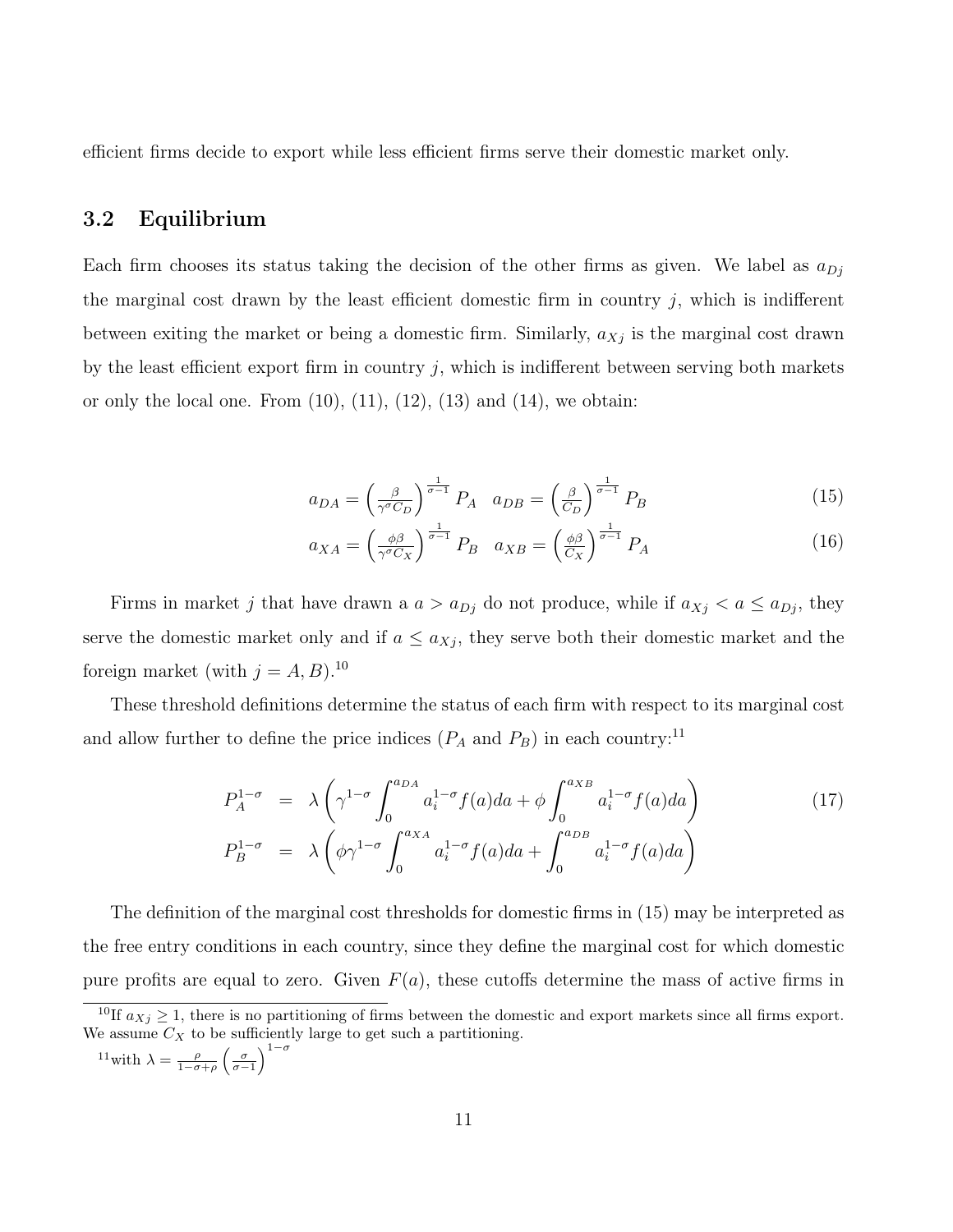equilibrium.

 $(15)$ ,  $(16)$  and  $(17)$  allow to solve for the cutoffs:

$$
a_{DB}^{\rho} = \frac{\beta}{C_D \lambda} \left( \phi \gamma^{1-\sigma} \left( \frac{\phi C_D}{\gamma^{\sigma} C_X} \right)^{\frac{\rho}{\sigma-1}-1} + 1 \right)^{-1} \tag{18}
$$

$$
a_{DA}^{\rho} = \frac{\beta}{\gamma^{\sigma} C_D \lambda} \left( \gamma^{1-\sigma} + \phi \left( \frac{\phi \gamma^{\sigma} C_D}{C_X} \right)^{\frac{\rho}{\sigma - 1} - 1} \right)^{-1}
$$
(19)

$$
a_{XA}^{\rho} = \frac{\beta}{C_D \lambda} \left( \gamma \frac{C_X}{C_D} + \left( \frac{\gamma^{\sigma} C_X}{\phi C_D} \right)^{\frac{\rho}{\sigma - 1}} \right)^{-1}
$$
(20)

$$
a_{XB}^{\rho} = \frac{\beta}{C_D \lambda} \left( \gamma \left( \frac{C_X}{\phi \gamma^{\sigma} C_D} \right)^{\frac{\rho}{\sigma - 1}} + \frac{C_X}{C_D} \right)^{-1} \tag{21}
$$

The model differs from that of Chaney (2008) in assuming a different labor input coefficient in the production of good N, inducing a wage gap between the two countries. Production of good  $M$  is cheaper in country  $B$ , which allows more firms to enter this market (for both domestic and exporting firms:  $a_{DB} > a_{DA}$  and  $a_{XB} > a_{XA}$ , see figure 1). This leads to an important departure from the standard symmetric model: market competition does not equalize between countries. Production of good  $M$  being cheaper in market  $B$ , this market hosts more firms in equilibrium.

This feature can be measured by the ratio of the two price indices:  $\hat{P} = \frac{P_A}{P_B}$  $\frac{P_A}{P_B}$ . Intuitively, this ratio is higher than 1, because country B hosts more firms. Put differently, firms in country A should benefit from a greater demand in order to make enough profits to cover the higher fixed cost induced by the higher unit labor cost. It follows that market access has to be larger in country A for both domestic and exporting firms. The calculation of the relative perfect price index  $\widehat{P}$  allows to capture how this measure of relative competition between the two countries evolves with trade liberalization: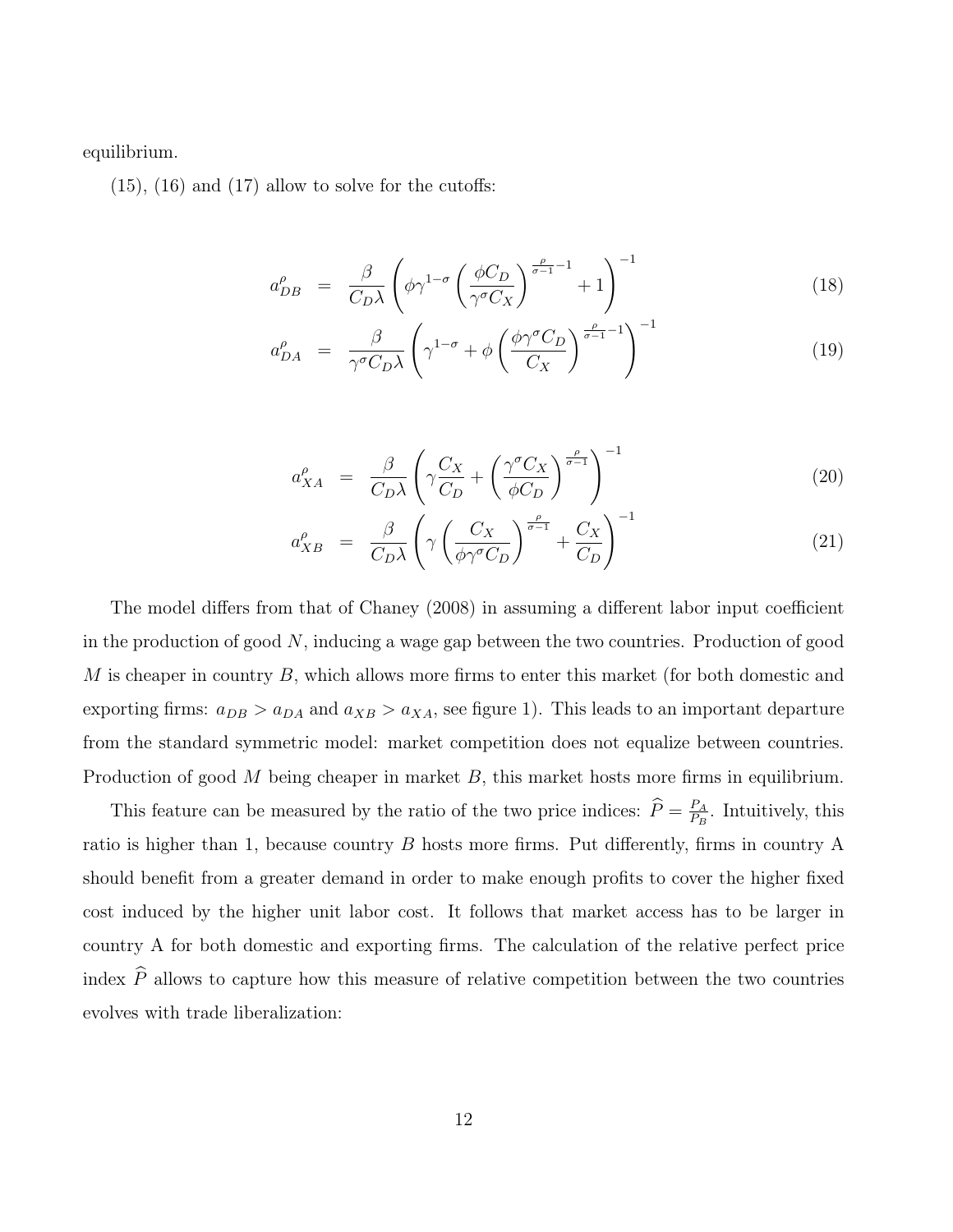$$
\widehat{P} = \frac{P_A}{P_B} = \gamma^{\frac{\sigma(1-\sigma+\rho)}{(\sigma-1)\rho}} \left( \frac{\gamma^{1-\sigma} + \phi \left( \frac{\phi \gamma^{\sigma} C_D}{C_X} \right)^{\frac{\rho}{\sigma-1}-1}}{\phi \gamma^{1-\sigma} \left( \frac{\phi C_D}{\gamma^{\sigma} C_X} \right)^{\frac{\rho}{\sigma-1}-1} + 1} \right)^{\frac{1}{\rho}} > 1
$$
\n(22)

$$
\frac{\partial \widehat{P}}{\partial \phi} > 0 \tag{23}
$$

The relative price index  $\hat{P}$  is greater than 1 as soon as  $\gamma > 1$ . Note that  $\frac{\partial P}{\partial \phi} > 0$ , which means that a decrease in trade costs magnifies the market competition differential between the two countries. Both countries benefit from trade liberalization ( $\frac{\partial P_j}{\partial \phi} < 0$  for  $j = A, B$ ) but country B benefits more from a greater openness to trade in good M because of its comparative advantage  $\left(\frac{\partial P_B}{\partial \phi} < \frac{\partial P_A}{\partial \phi}\right)$ .

#### Lemma 1:

When firms cannot offshore their production, country  $B$  is a net exporter of good  $M$ , for any level of trade costs. Trade liberalization always increases its trade surplus in good M .

To foster intuition, figure 1 shows how each marginal cost threshold reacts to a decrease in trade costs.

#### 3.3 Average productivity

In Melitz (2003), the measure of average productivity is made possible by the symmetry of the countries, which ensures that exports are the mirror image of imports. Melitz's measure of average productivity cannot however be readily used in our setup with asymmetric countries. We therefore use a measure of average productivity based on production, not on utility as in Melitz.<sup>[12](#page-18-0)</sup>

The inverse of the average productivity in each country, i.e. what we call the average marginal cost, is computed following the methodology presented in the closed economy section. We must

<span id="page-18-0"></span> $12A$  measure of average productivity based on utility should take into account the average productivity of imports rather than exports, but this in turn could no longer be understood as the average productivity in a country if imports and exports are not perfectly symmetric.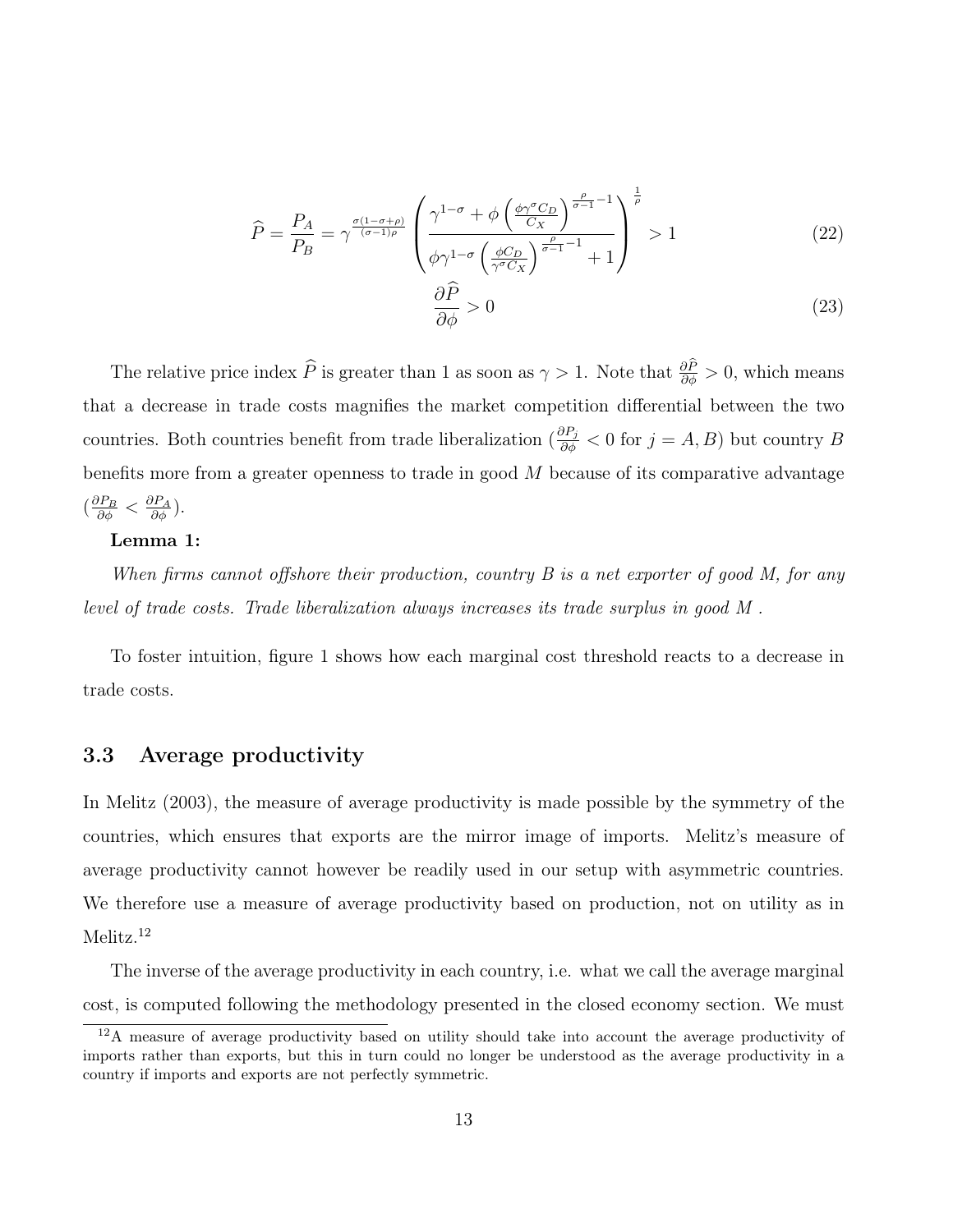#### Figure 1: Marginal cost thresholds and trade liberalization



however take into account the asymmetry of market access between countries for each firm status. This implies that two firms having drawn the same marginal cost in each country do not have the same size, because they do not benefit from the same market access. Consequently, we must weight the marginal cost of each firm by its specific market access in order to obtain a consistent measure of the average marginal cost in each country:

$$
\widetilde{a_A} = \frac{\int_0^{a_{XA}} a * \phi s_B(a) dF(a) da + \int_0^{a_{DA}} a * s_A(a) dF(a) da}{\int_0^{a_{XA}} \phi s_B(a) dF(a) da + \int_0^{a_{DA}} s_A(a) dF(a) da}
$$
  

$$
\widetilde{a_B} = \frac{\int_0^{a_{XB}} a * \phi s_A(a) dF(a) da + \int_0^{a_{DB}} a * s_B(a) dF(a) da}{\int_0^{a_{XB}} \phi s_A(a) dF(a) da + \int_0^{a_{DB}} s_B(a) dF(a) da},
$$

where  $s_j(a)$  is the distribution of sales in location j, net of possible trade costs.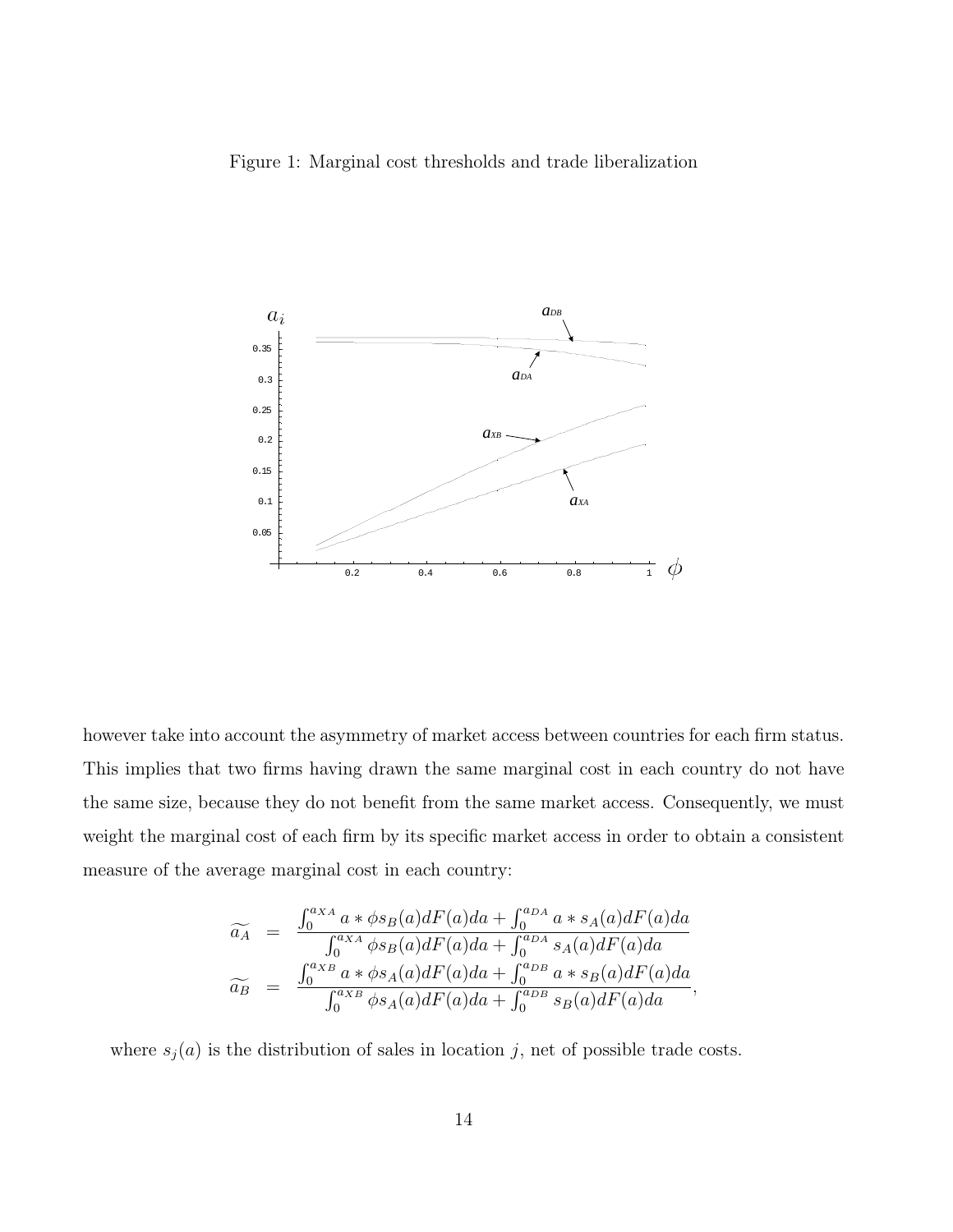The average marginal cost decreases in both countries under falling trade costs, due to the reallocation effect put forward in Melitz (2003): the least efficient firms in each market are forced to exit, new firms become exporters, and the intensive margin of the exporters grows. Each of these effects leads to lower the average marginal cost in both countries.

#### Lemma 2:

When firms cannot offshore their production, trade liberalization induces intra-industry factor reallocations towards the most productive firms and leads to efficiency gains in all countries, for any unit labor cost differential.

The above analysis has presented a static two-country model of trade with heterogeneous firms, introducing a comparative advantage in the numeraire good for country A. We have, however, assumed so far that firms are forced to produce in their country of origin, i.e. the country where they have drawn their marginal cost. We now investigate the consequences of relaxing this assumption in order to emphasize how offshoring, in interaction with firm heterogeneity, alters the standard results presented above.

### 4 Offshoring

This section develops a variant of the previously described model, in which firms are allowed to *freely* offshore their production to the other country. While the assumption of costless offshoring may seem extreme, it allows to emphasize how offshoring affects trade patterns and average productivity in each country. We assume that firms simultaneously choose their status (nonproducer, domestic producer or exporter) and the location of their production  $(A \text{ or } B)$ . This gives four possibilities for active firms, defining four firm types: to be a domestic firm in country A or country  $B$ ; to be an exporter in country A or country B. Since we have assumed no costs associated with offshoring, firm's country of origin has no impact on its decision.<sup>[13](#page-20-0)</sup>

<span id="page-20-0"></span><sup>&</sup>lt;sup>13</sup>An extension of this model with fixed costs associated with any offshoring decision yields the same qualitative results as those presented in this section if offshoring costs are not too high. It would however imply that the firm's country of origin would play a role in its decision, i.e. two firms with the same marginal costs but not located in the same country may take different decisions.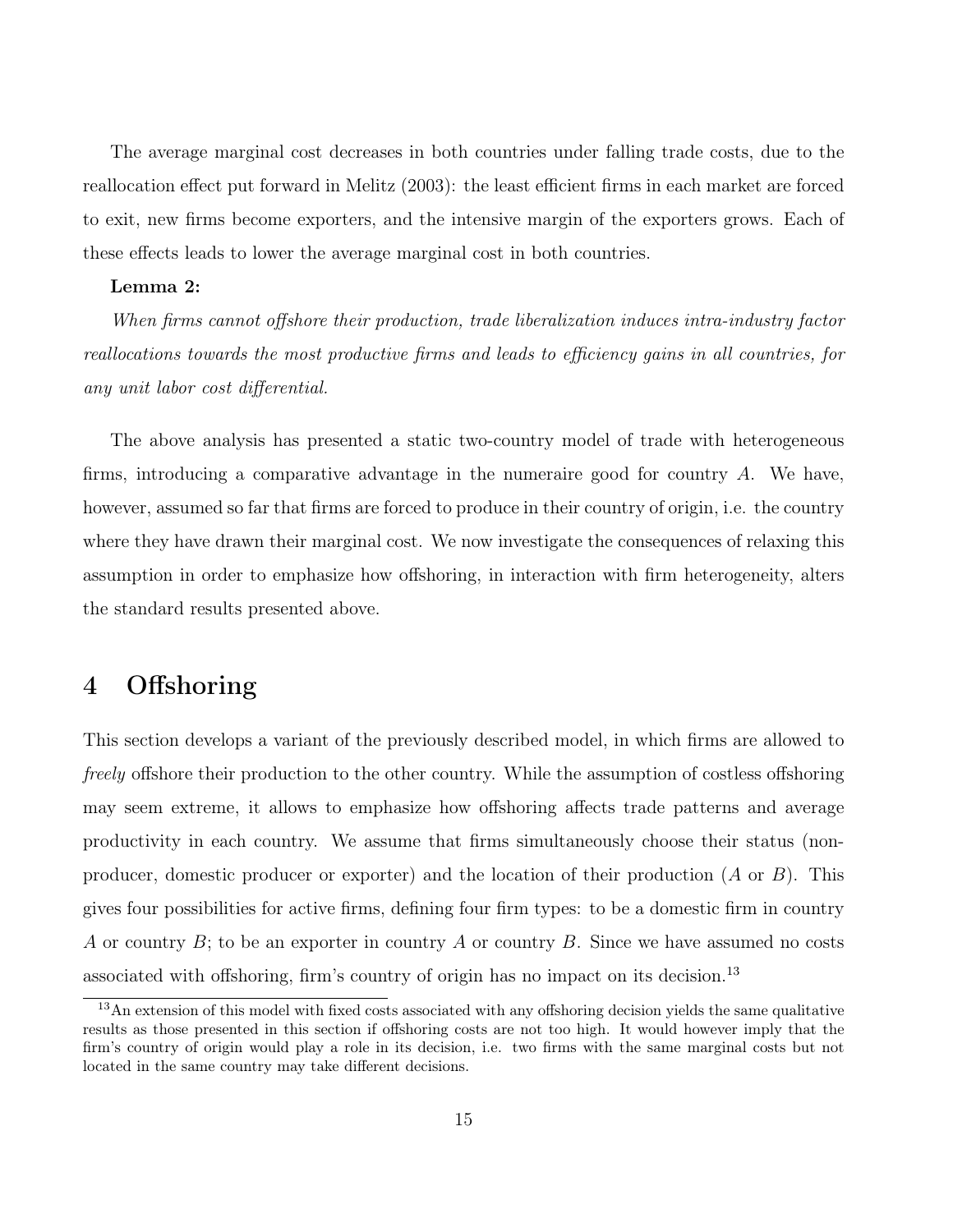In this version of the model, the number of active firms, their status  $(D \text{ or } X)$  as well as their location (A or B) are thus endogenous.

#### 4.1 Firms selection

Formally, the profit expressions are the same as in the previous section (see equations 10 to 13). However, firms now face two additional possibilities and thus compare the profits that they would make in each of the four possible situations. The optimal strategy of a firm depends only on its marginal cost. Indeed, as is standard in Dixit-Stiglitz monopolistic competition models, firms are small enough such that they interact neither in their price decisions nor in their status and location decisions. Each firm thus chooses the type that maximizes its profits in equilibrium, taking the decision of all other firms as given. We can summarize the firms' decisions as follows:

$$
DA \text{ Firm if } \pi_{DA}(a_i) \geq \begin{cases} \pi_{DB}(a_i) \\ \pi_{XB}(a_i) \geq 0 & DB \text{ Firm if } \pi_{DB}(a_i) \geq \begin{cases} \pi_{DA}(a_i) \\ \pi_{XB}(a_i) \geq 0 \\ \pi_{XA}(a_i) \end{cases} \\ \pi_{DA}(a_i) \geq \begin{cases} \pi_{DB}(a_i) \\ \pi_{DA}(a_i) \geq 0 & XB \text{ Firm if } \pi_{XB}(a_i) \geq \begin{cases} \pi_{DB}(a_i) \\ \pi_{DA}(a_i) \geq 0 \\ \pi_{DA}(a_i) \geq 0 \\ \pi_{XA}(a_i) \end{cases} \end{cases}
$$
 (24)

It is worth noting that the presence of four possible firm types does not mean that all these types necessarily coexist in equilibrium for all levels of trade costs. As an example, exporting firms in A do not operate when trade is perfectly free, since they would have access to the same world market as exporting firms from B, but they would incur a higher unit labor cost.<sup>[14](#page-21-0)</sup>

We must therefore determine the existing firm types in equilibrium with respect to variable trade costs  $\phi$ . This allows us to compute both price indexes as a function of existing firm types

<span id="page-21-0"></span><sup>14</sup>Wages could adjust in this model, for instance by introducing diminishing returns to scale in the numeraire sector. This would however make the model much more difficult to solve. Also, the results we present come from the different location incentives of large and small firms, based on the wage differential between the two countries. As long as country A is still the high wage country, the results hold.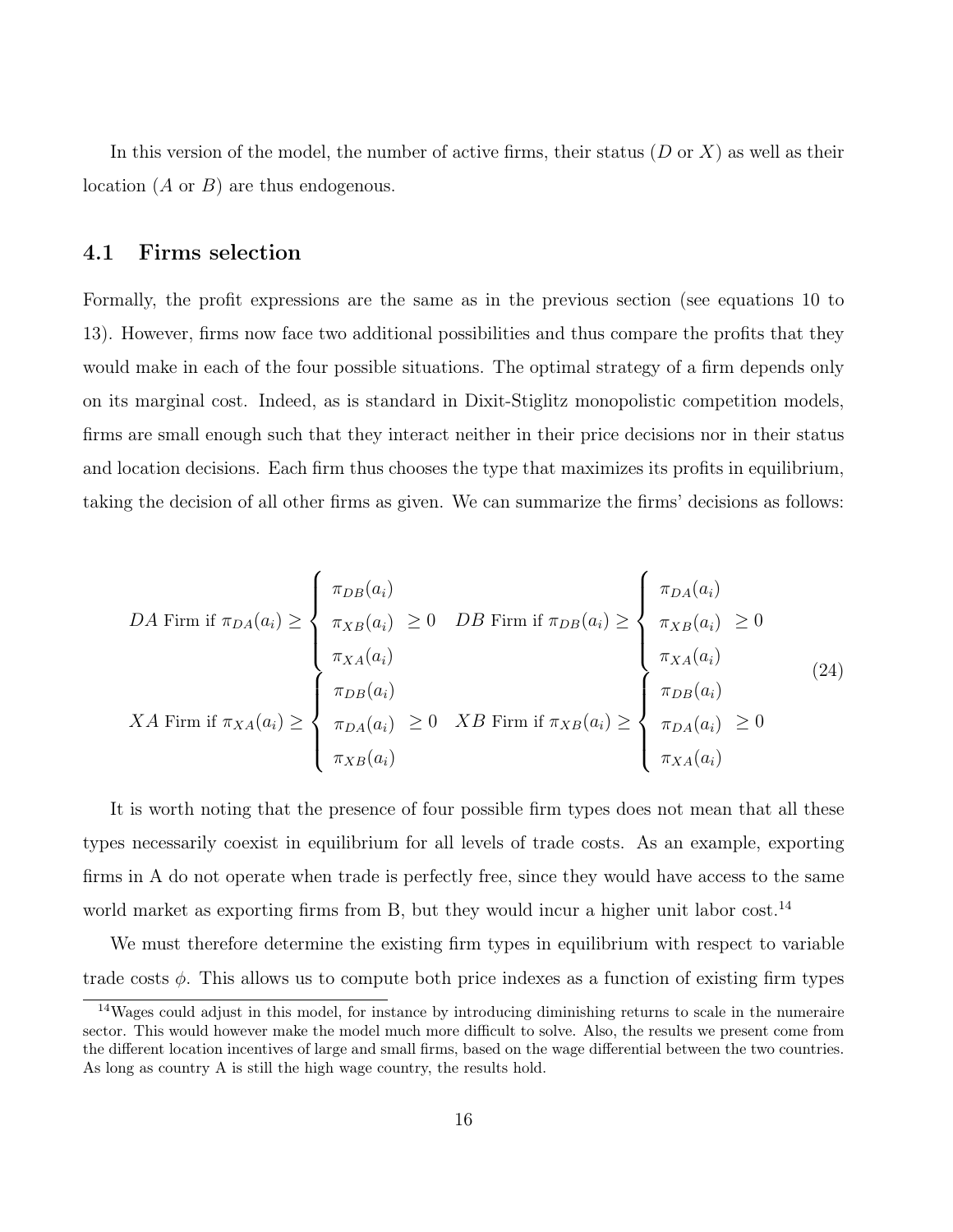and solve for the equilibrium with respect to trade costs.

First, we present a formal method for determining the existing firm types in equilibrium.<sup>[15](#page-22-0)</sup>

#### 4.1.1 Formal conditions for the existence of a firm type

Suppose that firms can choose their type among  $m$  possible firm types, where each of these firm types is characterized by an exogenous fixed cost. We rank these m possible firm types with respect to their exogenous fixed cost, from the cheapest to the costliest.<sup>[16](#page-22-1)</sup> Thus, type 1 has the lowest fixed cost while type m has the highest. Type  $l$   $(l \in (2, m))$  must provide a larger market access than any "cheaper" type (types 1 to  $l-1$ ), in order to generate larger sales (and profits) to cover the higher fixed cost. Otherwise, no firm would choose type  $l$  since profits would be less than those obtained under another type. This result is independent of the firms' marginal cost since market access and fixed costs are common to all firms. Importantly, this condition is necessary but not sufficient to ensure the presence of firm type  $l$ . It follows that:

#### Lemma 3:

A firm type characterized by a lower market access and a higher fixed cost than any other firm type cannot exist in equilibrium.

Corollary: In equilibrium, the ranking of existing firm types with respect to their fixed cost must be the same as the one with respect to their market access.

**Proof.** see appendix  $A \equiv$ 

This first step eliminates a number of possible firm types. This leaves us with  $n$  different types (with  $n \leq m$ ) ranked similarly with respect to their fixed cost and their market access. However, we must ensure that each of these possible firm types maximizes the profits of a subset of firms in order to be present in equilibrium. We now provide the condition for this.

<span id="page-22-0"></span><sup>&</sup>lt;sup>15</sup>The interest in going through this methodology is twofold. In this model, it is possible to know which firm types will coexist in equilibrium. In addition, the same methodology can be applied to any other heterogeneous firm trade model with any number of different types considered, including different organizational modes for firms (FDI, outsourcing, export plateforms), and could be extended to a model with  $n$  countries. This methodology however only applies if there is no strategic interaction among firms and if fixed costs are independent of their decisions.

<span id="page-22-1"></span><sup>&</sup>lt;sup>16</sup>In our model,  $m = 4$ , but this method could be applied for any  $m > 1$ .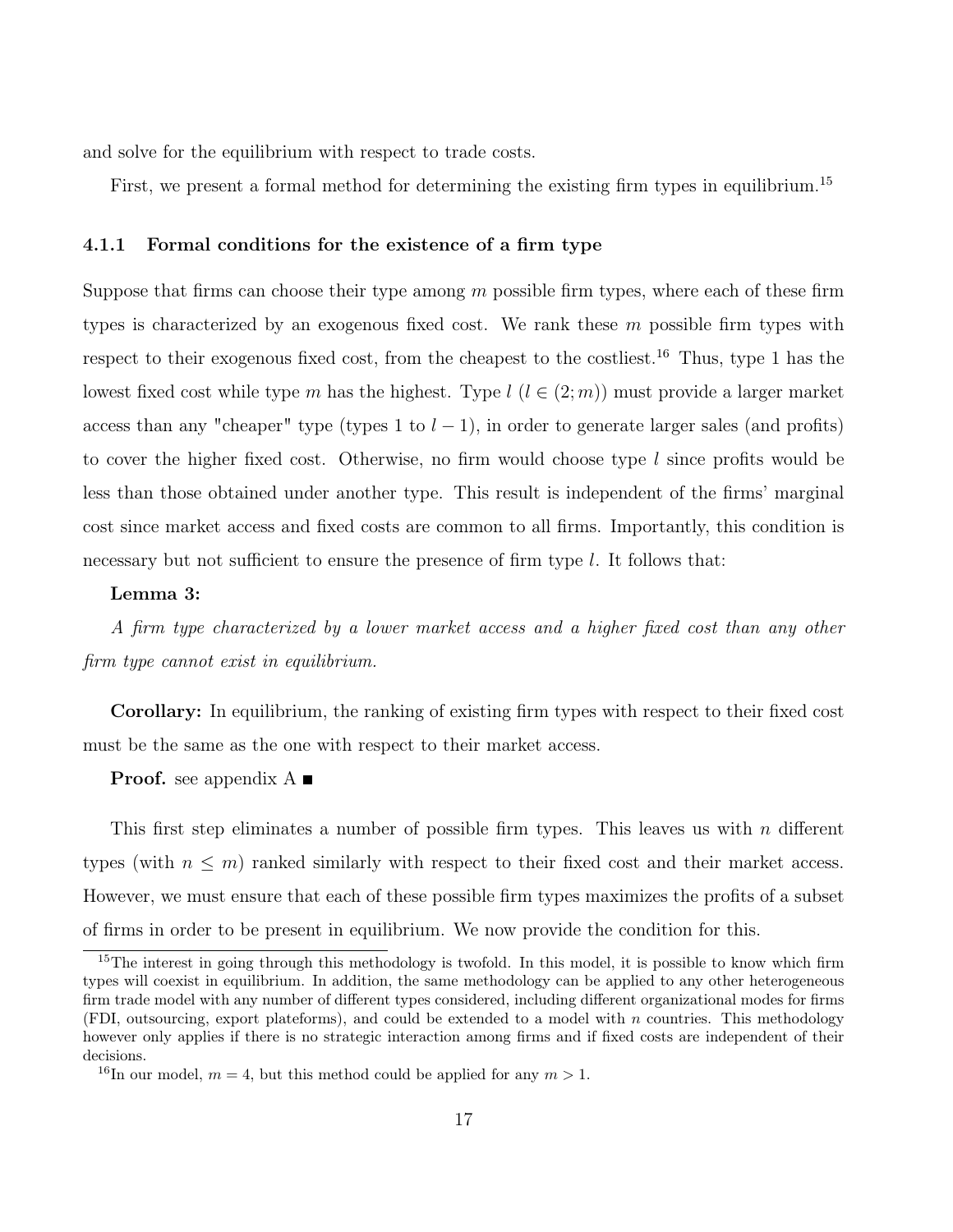Define as  $a_{l+1}$  the marginal cost of the firm that is indifferent between types  $l+1$  and l (given by  $\pi_{l+1}(a_{l+1}) = \pi_l(a_{l+1})$ . Considering only these two types, all firms with a marginal cost below  $a_{l+1}$  will prefer type  $l + 1$  instead of type l, while all firms with a marginal cost above  $a_{l+1}$  will prefer type l rather than  $l + 1$ . We can thus define  $n - 1$  marginal cost thresholds, each of which splits the mass of active firms into two groups, considering two "neighboring" types according to the above-defined ranking. Note that lemma 3 ensures that  $a_l > 0$ , for  $l \in \{2; n\}$ . The nth marginal cost threshold is given by the zero profit condition. Indeed, type 1 cannot be compared with a "cheaper" type. Firms that are not productive enough to make positive profits under type 1 exit the world market. This last threshold thus defines the marginal cost of the firm that is indifferent between entering the (world) market and not operating (and is given by  $\pi_1(a_1) = 0$ ). Thanks to the distribution of marginal costs among firms, this marginal cost also drives the mass of active firms in equilibrium (given by  $2F(a_1)$ ).

We obtain the sufficient condition for the existence of each possible firm type from:

#### Lemma 4:

A firm type l exists in equilibrium if and only if  $a_{l+1} < a_l$ , and  $a_l > 0$ .

#### **Proof.** see appendix  $B$

The above lemma ensures that marginal costs thresholds are ranked inversely with respect to their indexes  $(l)$  in equilibrium. Firm types that do not respect this condition cannot be chosen by any firm in equilibrium. We thus have  $k \leq n$  types that respect this condition.

It follows that a firm with a marginal cost  $a_i$  such that  $a_{l+1} < a_i < a_l$  will choose type l. Firms with marginal costs above  $a_1$  will exit the (world), market while firms with a marginal cost below  $a_k$  will choose type k.

#### 4.1.2 Existence of firm types with respect to trade costs in the model

We can now determine which firm types exist in our model, for any level of trade costs. A decrease in trade costs indeed affects the market access of each firm type. As a consequence, the presence of a given firm type depends on the level of trade costs.

Quite naturally, we assume that the fixed cost of being an export firm is always higher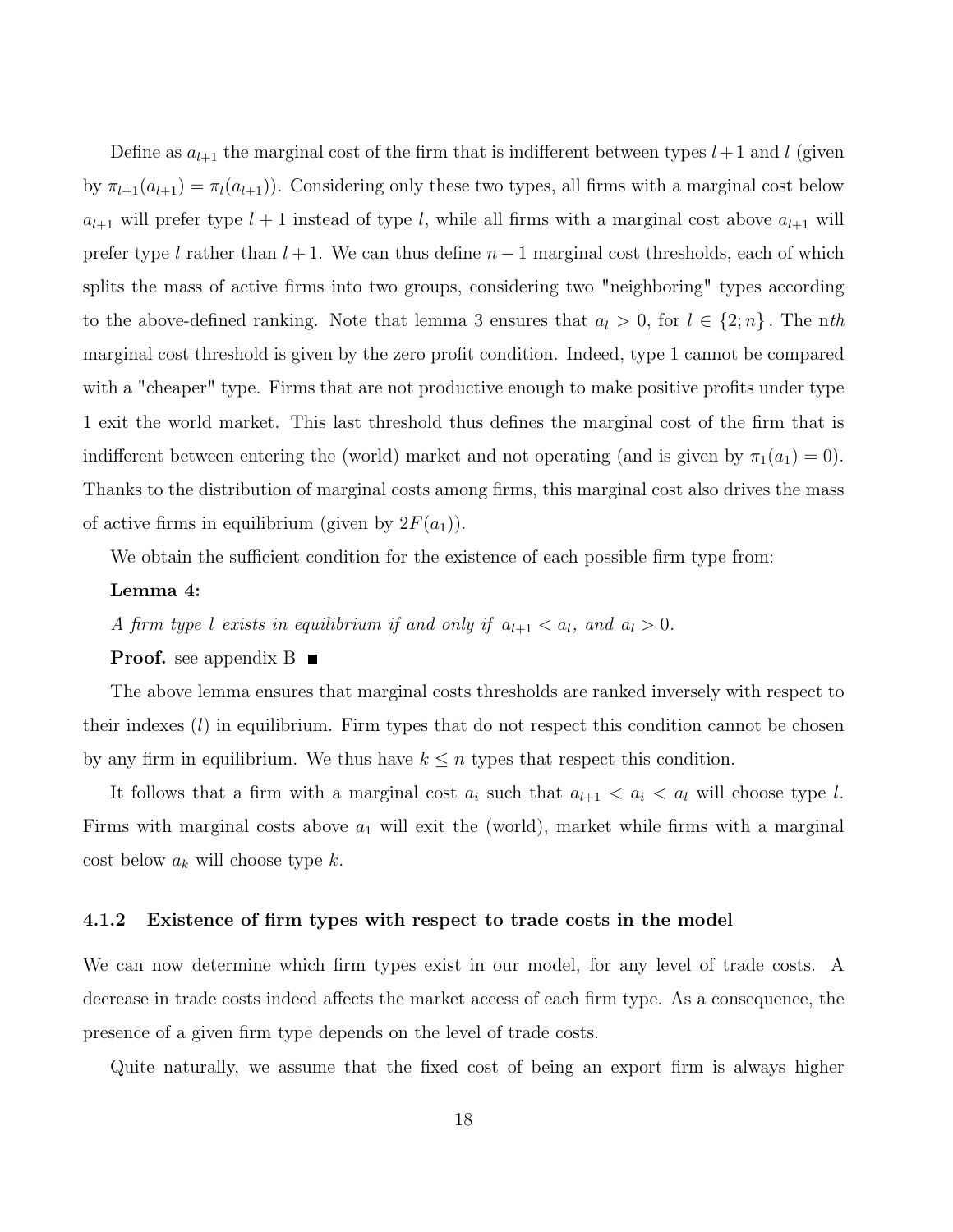than that of being a domestic firm worldwide.<sup>[17](#page-24-0)</sup> Given that we have assumed that A is more expensive than B ( $\gamma > 1$ ), we can rank fixed costs from the cheapest to the costliest as follows:  $DB < DA < XB < XA$ .

We further restrict the parameters in order to concentrate on the case where some domestic firms operate in the two countries for any level of trade costs.<sup>[18](#page-24-1)</sup> Not only is this case the only realistic and interesting one according to micro-level data, it also allows us to focus on the decision whether to export or not and from where, which drives trade patterns.

We turn to the existence of exporting firms in each country with respect to trade costs. As long as trade costs are not infinite  $(\phi > 0)$ , some firms always choose to export. Their location choice however depends on the level of trade costs.

According to lemma 3, since  $XA$  is the "costliest" type considered, the presence of some exporting firms in country A only requires that they benefit from a larger market access than any other type. When this is verified, all firms with a marginal cost below  $a_{XA}$  choose to export from country A. Formally, we obtain that the marginal cost of the firm indifferent between exporting from A and from B  $(a_{XA})$  is characterized by:

$$
\pi_{XA}(a_{XA}) = \pi_{XB}(a_{XA}) \iff a_{XA} = \left(\frac{\beta\left((\gamma^{1-\sigma} - \phi)P_A^{\sigma-1} - (1 - \phi\gamma^{1-\sigma})P_B^{\sigma-1}\right)}{(\gamma - 1)(C_D + C_X)}\right)^{\frac{1}{\sigma-1}}
$$

$$
a_{XA} \ge 0 \iff \phi < \frac{\widehat{P}^{\sigma-1}\gamma^{1-\sigma} - 1}{\widehat{P}^{\sigma-1} - \gamma^{1-\sigma}} = \overline{\phi}
$$

Hence, some firms export from country A in equilibrium only if trade costs are high enough.<sup>[19](#page-24-2)</sup>

<span id="page-24-0"></span><sup>&</sup>lt;sup>17</sup>We therefore assume that the fixed cost of being an exporter from country B  $(C_X + C_D)$  is larger than that paid by a domestic firm in country A ( $\gamma C_D$ ), leading to the assumtion that  $C_X - (\gamma - 1) C_D > 0$ .

<span id="page-24-1"></span><sup>&</sup>lt;sup>18</sup>Intuitively, these parameters restrictions must verify that the elasticity of substitution  $\sigma$  and the labor cost differential  $\gamma$  are not too large for some domestic firms to choose to locate in A rather than B, while the fixed cost of exporting  $C_X$  must be high enough compared to  $C_D$  to ensure that some firms always prefer to be domestic in A rather than being exporters in B.

<span id="page-24-2"></span> $19$ Formally, we should also check the existence of export firms in A if no firm chooses to export from B (i.e. if firm type  $XB$  does not exist in equilibrium). In this case, we must verify that the marginal cost of the firm indifferent between being an export firm in A or just being a domestic firm in A is positive, which is always true: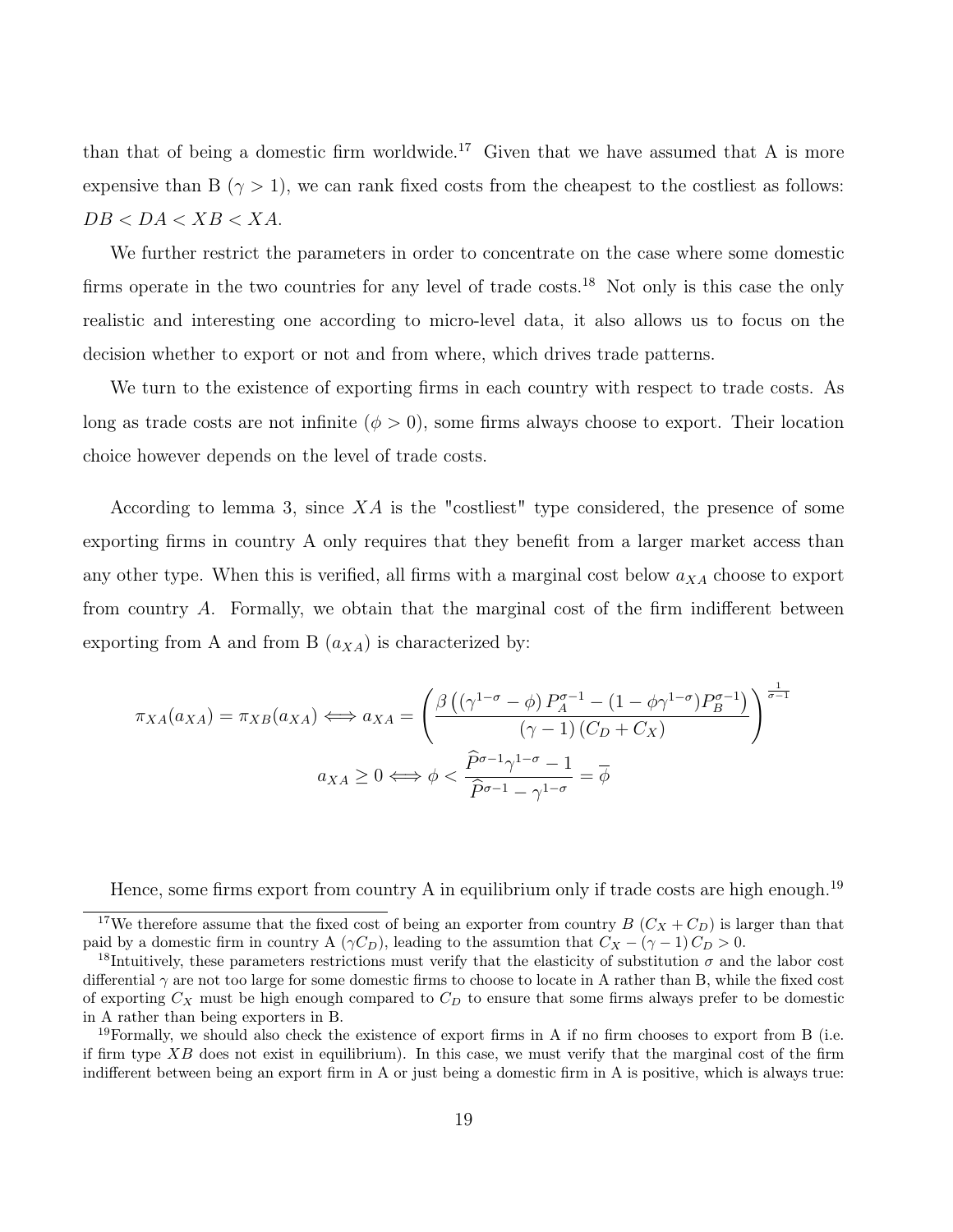In this case, the main determinant of the location choice is the profitability of the domestic market. Locating production in country A is costlier but, as a result, this also provides greater local sales since competition is weaker than in market B. Therefore, the most productive firms choose to export from A even if this is not the best location to export from. Indeed, any firm exporting from country B would make greater profits from exporting than if it were located in country A. However, greater domestic sales in market A overcome the lower sales in the export market.

According to lemma 4, export firms in country B only operate if  $a_{XA} < a_{XB}$  and  $a_{XB} > 0$ .<sup>[20](#page-25-0)</sup> We obtain that the marginal cost of the firm indifferent between exporting from B and being a domestic firm in A  $(a_{XB})$  is given by:<sup>[21](#page-25-1)</sup>

$$
\pi_{XB}(a_{XB}) = \pi_{DA}(a_{XB}) \iff a_{XB} = \left(\frac{\beta \left(P_B^{\sigma-1} - (\gamma^{1-\sigma} - \phi) P_A^{\sigma-1}\right)}{C_X - (\gamma - 1) C_D}\right)^{\frac{1}{\sigma-1}}
$$

$$
a_{XA} < a_{XB} \iff \phi > \frac{\widehat{P}^{\sigma-1} \gamma^{1-\sigma} - 1}{\widehat{P}^{\sigma-1} - \gamma^{-\sigma} \left(1 - (\gamma - 1) \frac{C_D}{C_X}\right)} = \underline{\phi}
$$

A subset of firms exports from country B only if their profits are greater than if they were domestic or exporters in country A. It follows from the above condition that some exporters operate from  $B$  only when trade is sufficiently free, which allows them to have an easy enough access to market A. It follows that trade costs must be low enough to provide sufficient sales from exporting from B to compensate for the lower level of domestic sales compared to A.

These two trade cost thresholds determine the existence or the absence of exporting firms in A and B, independently of the marginal cost distribution. For high trade costs (e.g.  $\phi < \phi$ ) no firm exports from country B, while for low trade costs (e.g.  $\phi > \overline{\phi}$ ) no firm exports from

 $\pi_{XA}(a_{XA}) = \pi_{DA}(a_{XA}) \Longleftrightarrow a_{XA} = P_B \left(\frac{\beta \phi}{\gamma^{\sigma} C_X}\right)^{\frac{1}{\sigma-1}} > 0, \forall \phi > 0.$ 

<span id="page-25-0"></span><sup>&</sup>lt;sup>20</sup>These conditions only apply if some firms choose to be exporters from A. If firm type  $XA$  does not exist, for the existence of some exporters in country B, only  $a_{XB} > 0$  is required.

<span id="page-25-1"></span><sup>&</sup>lt;sup>21</sup>The condition  $a_{XB} > 0$  also leads to a constraint on trade costs:  $a_{XB} > 0 \Leftrightarrow \phi > \frac{\gamma^{1-\sigma}\hat{P}^{\sigma-1}-1}{\hat{P}^{\sigma-1}}$  $\frac{P^2 P^2 - 1}{\hat{P}^{\sigma-1}}$ , but the range of  $\phi$  for which  $a_{XB} > 0$  is larger than that ensuring  $a_{XB} > a_{XA}$ .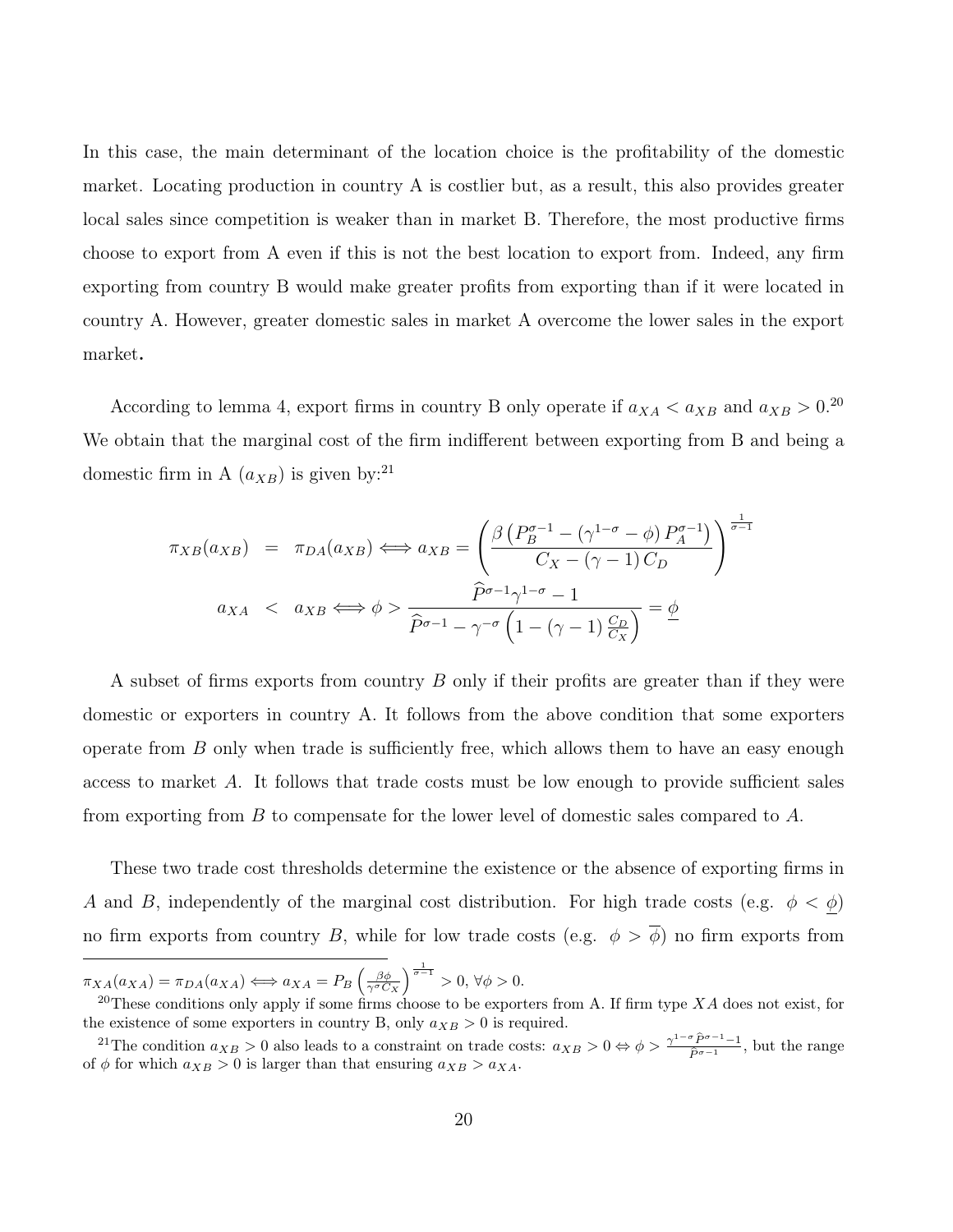country A. For intermediate trade costs (e.g.  $\phi < \phi < \overline{\phi}$ ) firms export from both countries, and international trade is characterized by intra-industry trade in good M between the two countries.[22](#page-26-0)

#### 4.2 Equilibrium and intra-industry factor reallocations

The above determination of the existing firm types in equilibrium with respect to trade costs allows us to compute price indexes for any level of trade costs and therefore solve for the equilibrium. For expositional ease, we only present a graphical analysis of the equilibrium with respect to trade costs, based on the results of the previous section, which are independent of the marginal cost distribution. We relegate to appendix D the methodology to solve for  $\widehat{P}$  using the Pareto distribution, which allows to obtain the equilibrium values of the marginal cost thresholds.

Based on the results obtained in the previous section, figure 3 shows how the choices of firms in both countries to exit (EXIT), to remain domestic  $(DB, DA)$  and to export  $(XB, XA)$  depend on their marginal cost (vertical axis) and on trade costs (horizontal axis):

Note that this figure is only a stylized representation of the equilibrium. Marginal cost thresholds may evolve in a non-linear way with  $\phi$ ; this linear representation is only motivated by simplicity.

#### 4.2.1 Trade liberalization and self-selection of firms into firm types

Trade liberalization (an increase in  $\phi$ ) affects the market access of each firm type, and as a consequence alters the incentive to remain domestic, to export or to relocate. This effect of trade liberalization is shown in figure 3 as moving to the right from  $\phi = 0$  to  $\phi = 1$ .

The ranking of firm types necessarily leads the most efficient firms to choose to export, while less efficient firms choose to be domestic producers. The assumption of costless offshoring allows firms to freely choose their type among the four possible ones. Their country of origin has thus no impact on their decisions.

<span id="page-26-0"></span><sup>&</sup>lt;sup>22</sup>Intuitively, we must have  $\phi < \overline{\phi}$ . Otherwise, no firms would export for intermediate trade costs while they would export for large trade costs. This result can however be easily demonstrated with the Pareto distribution.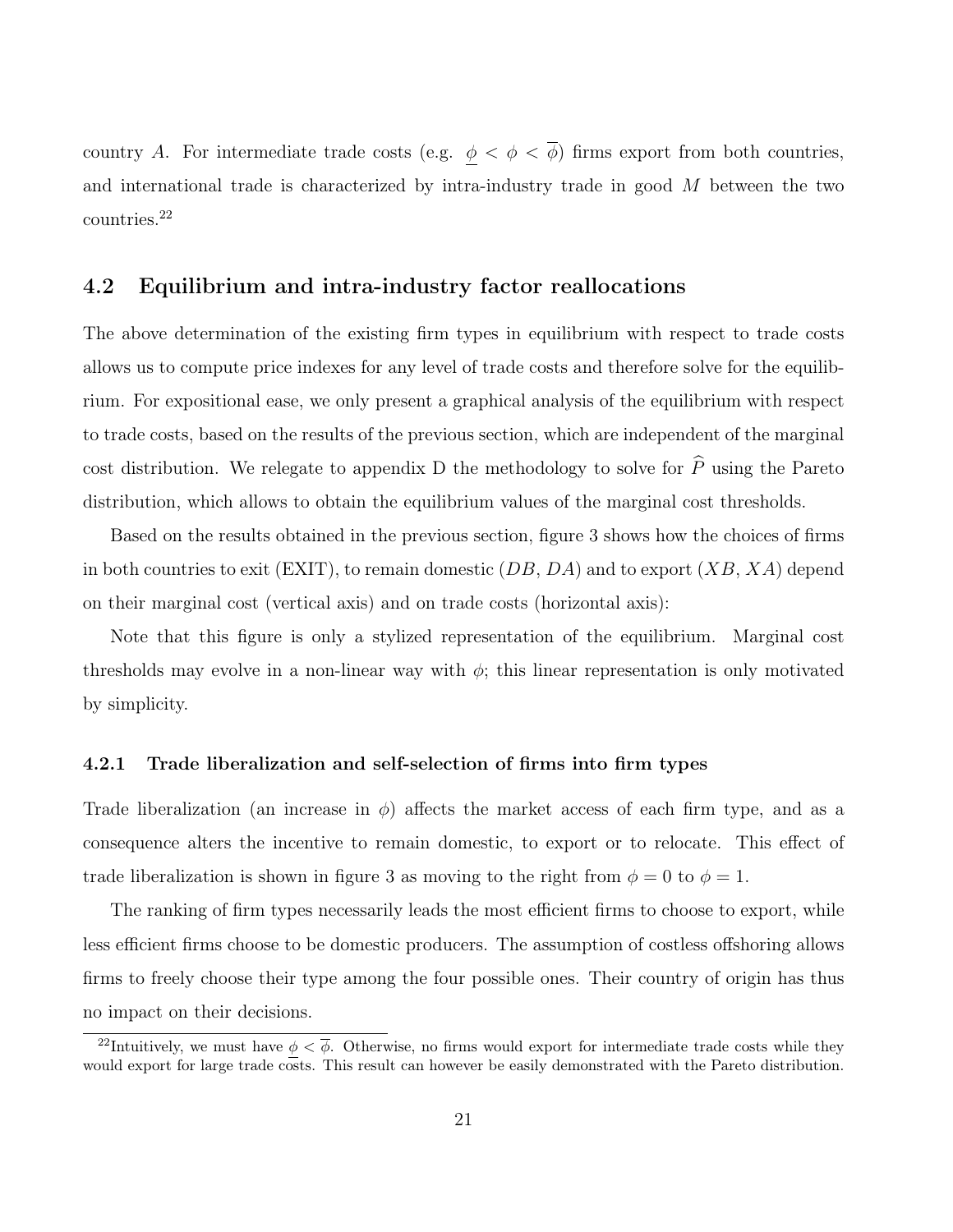Figure 2: Firm types with respect to  $\phi$ 



At the world level, the self-selection mechanisms present in Melitz (2003) and Chaney (2008) are also present in our framework. Figure 3 shows that as trade costs decrease, the total mass of exporters increases (the subset  $XA \cup XB$  expands). Access to the foreign market is indeed facilitated, providing new incentives to export. This increases competition everywhere since both markets are better integrated. As a consequence, the least efficient domestic firms worldwide are forced to exit (the subset  $DA \cup DB$  falls).

At the country level, the story is richer. As is standard in the literature, the market competition differential, induced by the wage differential, is magnified as trade costs decrease  $(\frac{\partial P}{\partial \phi} > 0$ the formal proof of this result is provided with the Pareto distribution in appendix D). Trade liberalization thus increases the market access of exporting firms in country B more than in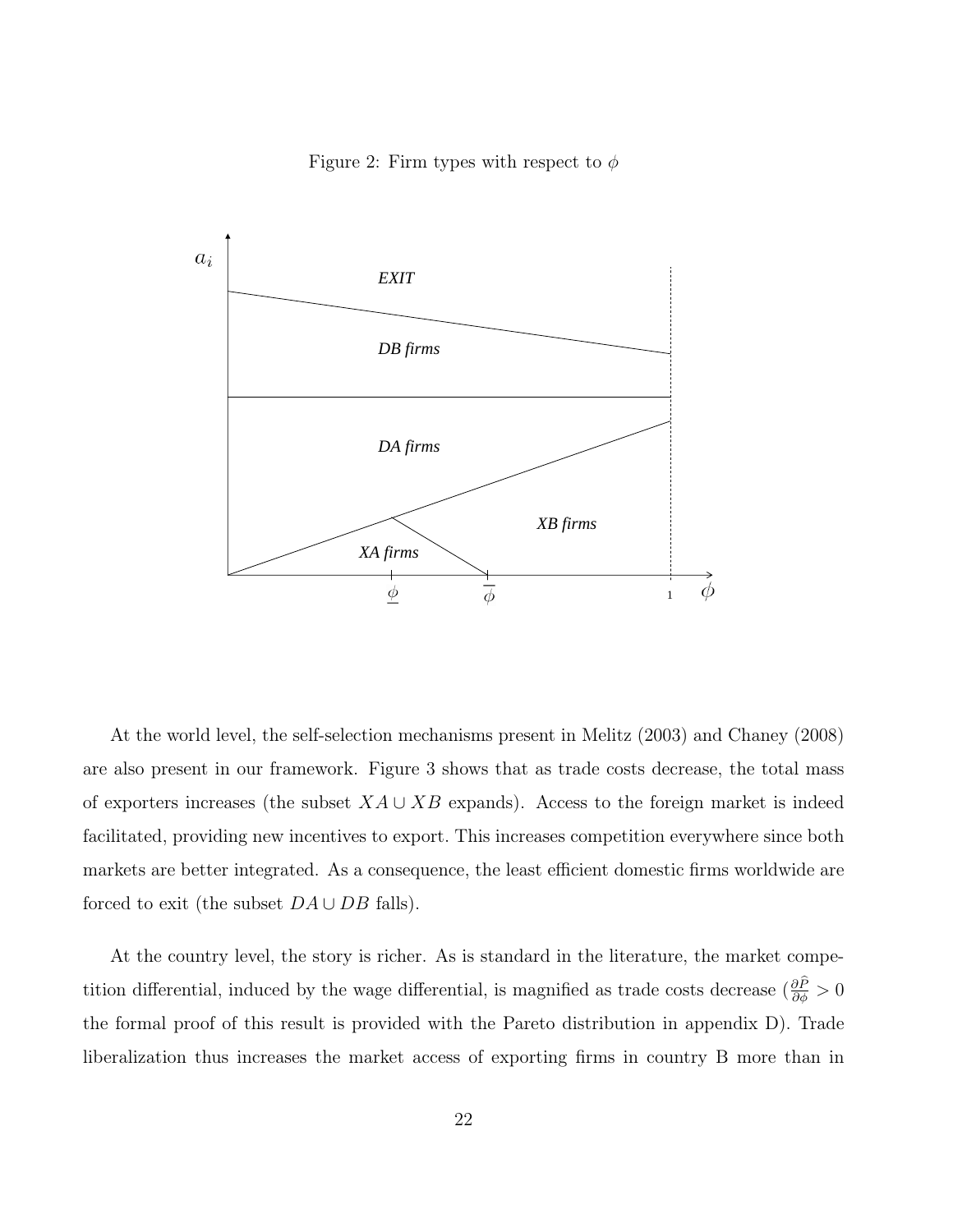country A, and decreases the market access of domestic firms in country B more than in country A. These effects alter the location decisions of domestic and export firms.

Consider first exporting firms. Using the results of the previous section, figure 3 shows that for high trade costs (i.e.  $\phi < \phi$ ) those firms only locate in country A. However, when  $\phi > \phi$ , some firms decide to relocate and export from country  $B(XB)$  expands). Interestingly, in this model, the increase in exports from the low-wage country results from the relocation of firms from the high-wage country. Trade liberalization increases the profitability of exporting from B faster than from A. The reason is that, as trade costs decrease, differences in production costs become more important than market access in the choice of location. Note that exporting firms that choose to relocate from A to B are the least efficient, while domestic firms that choose to relocate from A to B are the most efficient.

The impact of trade liberalization on the location choice of domestic firms is more complex and ambiguous. Whether domestic firms relocate from A to B or from B to A depends on two opposite forces: on the one hand trade liberalization reduces the profitability of domestic firms everywhere, which gives incentives for domestic firms to relocate from A to B since producing in B is cheaper. However, trade liberalization increases local competition faster in B than in A  $(\frac{\partial P}{\partial \phi} > 0)$ , which gives incentives for domestic firms to relocate from B to A. The relative strength of these two opposite effects depends on the parameters of the model. Because it is not the main focus here, we merely show an example in figure 3 where the two effects cancel out.

#### 4.2.2 Intra-industry factor reallocations

The intra-industry reallocations from less productive to more productive firms put forward by Melitz (2003) still operates in our model, but only at the world level. As trade costs decrease  $(\phi$  rises), the most productive domestic firms decide to engage in international trade, therefore increasing the worldwide number of exporters, while the least efficient firms are forced to exit the (world) market, due to the increased competition. These effects improve the world average productivity of firms. However, they do not necessarily operate in both countries, because of the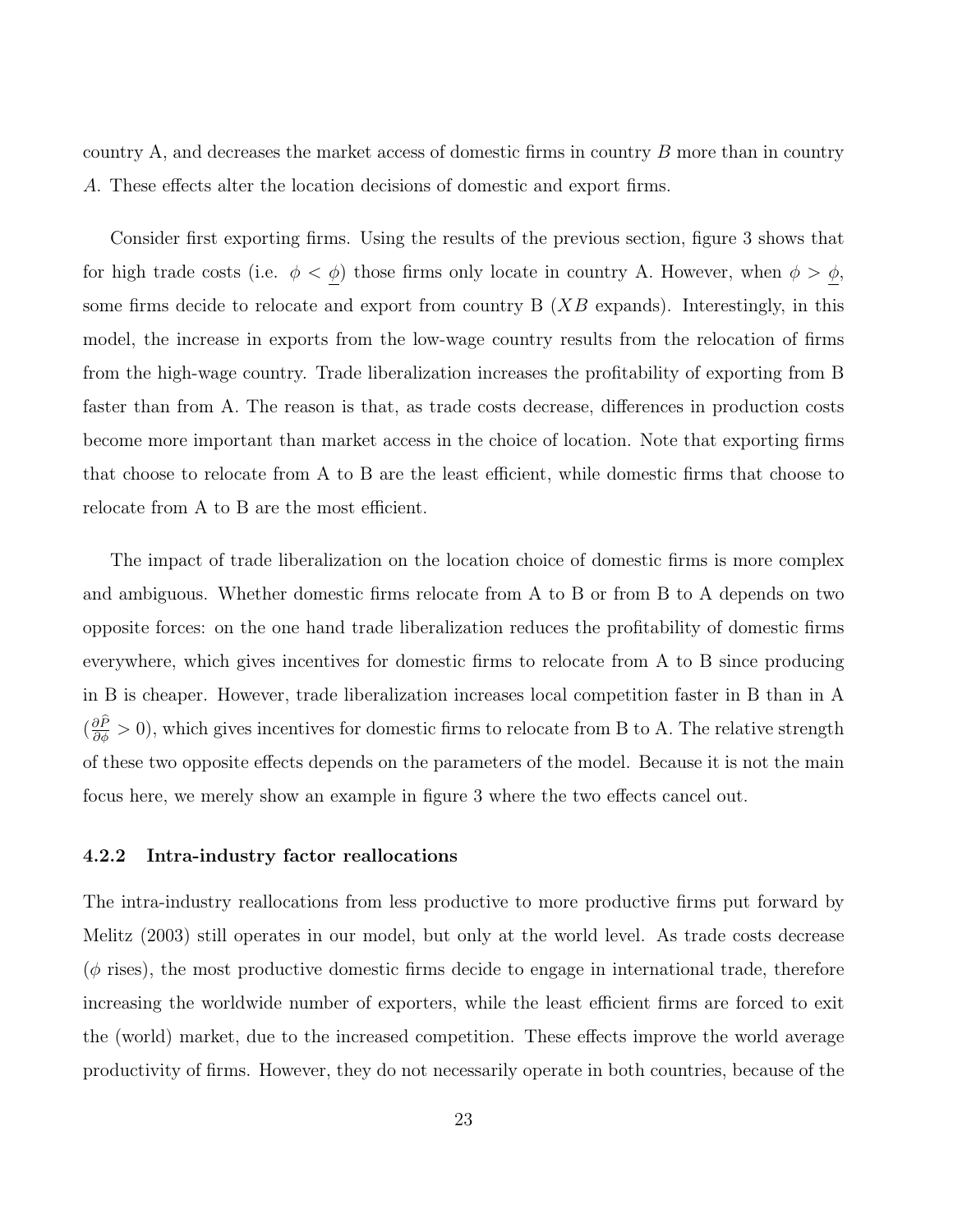possibility of firms freely offshoring their production.

When trade costs are high (i.e.  $\phi < \phi$ ), trade liberalization generates intra-industry factor reallocations towards the most productive firms in country A, because the most efficient domestic firms become exporters and exporters increase in size. In country B, the exit of the least efficient firms also reallocates factors towards the most productive firms. Hence, when trade costs are high, trade liberalization produces average productivity gains in both countries.

When trade costs are intermediate (i.e.  $\phi < \phi < \overline{\phi}$ ), trade liberalization forces the least efficient firms to exit in country B, but also produces incentives for some firms in A to offshore their production in country B and export from there. These firms become the most efficient firms in this country. This tends to reallocate factors towards the most productive firms and therefore improves average productivity in country B. In contrast, the least efficient exporting firms and the most efficient domestic firms in country A offshore their production to country B. The impact of trade liberalization on average productivity in country A thus depends on the productivity of these firms compared to the average productivity of firms remaining in the country.

Finally, when trade costs are low enough (i.e.  $\phi > \overline{\phi}$ ), trade liberalization induces intraindustry factor reallocations towards the least efficient firms in country A, since the most efficient domestic firms offshore their production to country B. As a consequence, average productivity necessarily decreases in country A. In country B, the exit of the least productive firms helps to improve average productivity. Moreover, new firms become exporters from B. However, the offshoring of firms from country A to country B could lead to factor reallocation towards less productive firms in country B, because these new firms may be less productive than the average productivity in B. This composition effect could lead to an average efficiency loss in both countries (but not at the world level).

This analysis of the impact of trade liberalization on the offshoring decisions of firms with different productivity levels underlines the possibility of factor reallocations from more to less productive firms, in contrast to the situation where firms cannot choose where to locate their production. From this follows: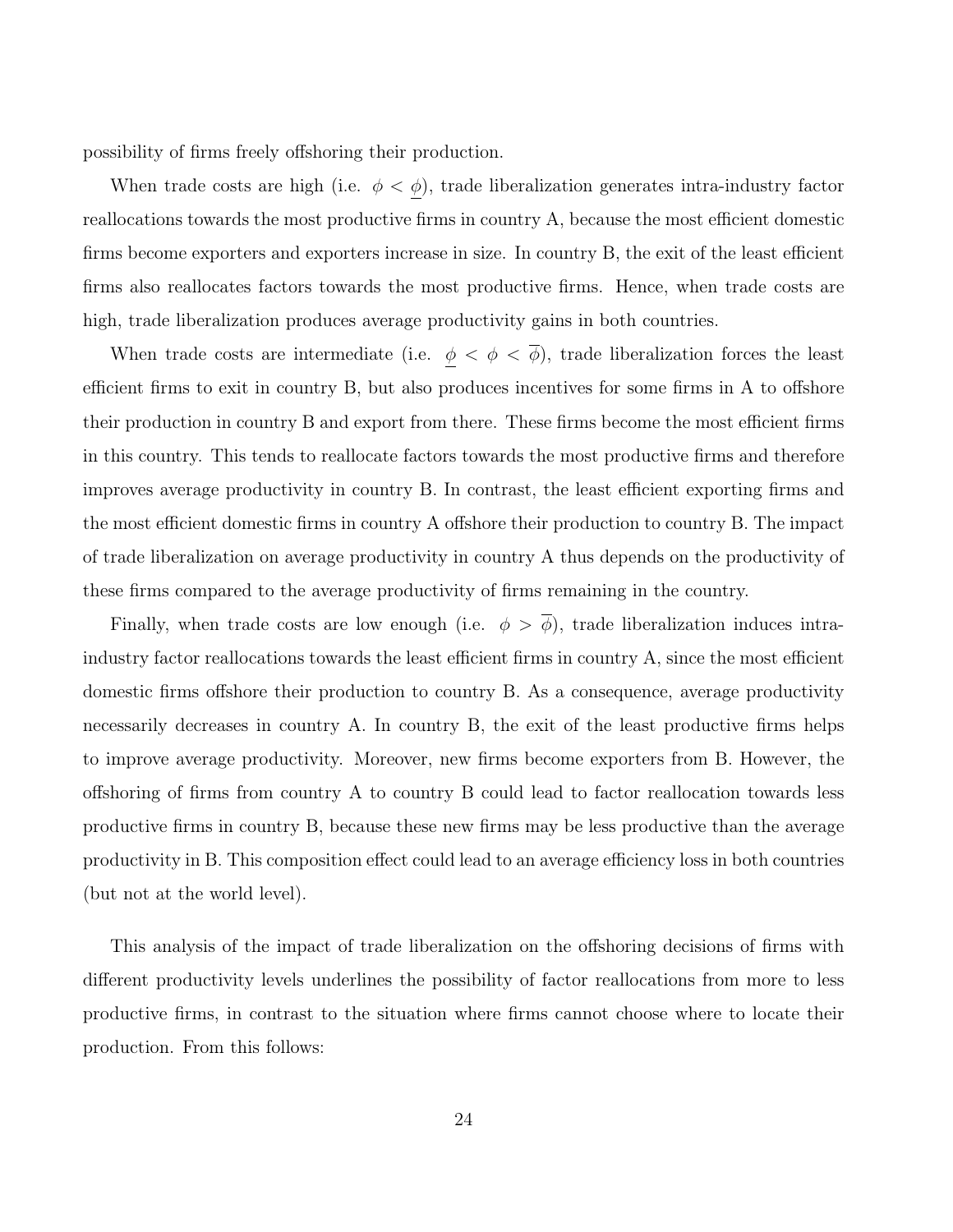#### Proposition 1:

While trade liberalization necessarily induces intra-industry factor reallocation towards the most productive firms at the world level, it can induce intra-industry factor reallocation towards the least productive firms in the high-wage country.

According to proposition 1, trade liberalization may concentrate all efficiency gains in the low wage country and induce efficiency losses in the other. To foster intuition, figure 4 presents a simulation of the average marginal cost in each country. As in the previous section, average marginal costs are computed by weighting firms' marginal cost by their market access. The formal expressions for the average marginal costs in the two countries are provided in appendix C:[23](#page-30-0)

Figure 3: Average marginal costs and trade liberalization



This figure illustrates that a country may experience a fall in efficiency induced by trade liberalization. Note however that our measure of average productivity being based on production and not on utility, this fall in efficiency does not mean a fall in welfare.

<span id="page-30-0"></span><sup>&</sup>lt;sup>23</sup>The parameters values used are:  $\rho = 6$ ,  $\sigma = 2$ ,  $\mu = 0.2$ ,  $C_D = 4$ ,  $C_X = 4.5$  and  $\gamma = 1.01$ .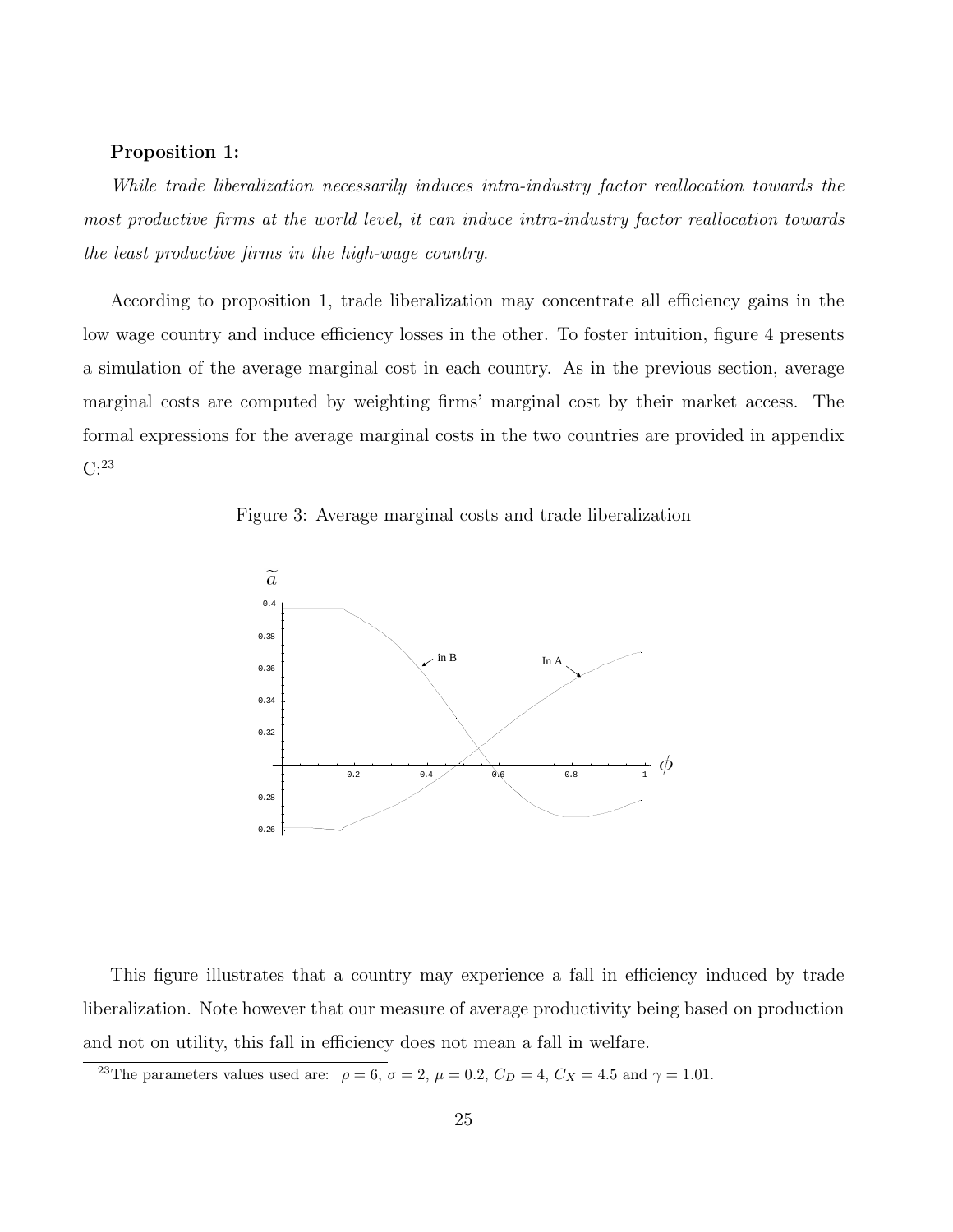We turn now to a more precise discussion of the further consequences of the presence of both heterogeneous firms and offshoring on the direction of net trade flows, and the trade response to trade liberalization.

#### 4.3 Trade flows

The direction of trade flows depends on the level of trade costs in the model. For high trade costs, exporting firms are located in country A only, which is thus necessarily the net exporter of good  $M$ , whereas for low trade costs, exporting firms are only located in country  $B$ , which thus becomes the net exporter of the manufactured good after trade liberalization. Intra-industry trade only occurs for intermediate trade costs.

This specific feature of our model means that an "ex ante" comparative advantage<sup>[24](#page-31-0)</sup> cannot explain the direction of net trade flows. This results from the interaction between firm heterogeneity and offshoring. Indeed, section 3.2 shows that without offshoring, country B is the net exporter of the manufactured good, whatever the extent of market integration. Furthermore, it can be shown that the same applies when firms are identical and can offshore production. In this latter case, all firms would be exporters, and the net exporter of the manufactured good would be country B, since country B always hosts a larger share of the world manufacturing production.

The source of this new result is that the most efficient firms do not have the same location incentives as the least efficient ones. The net exporter of the manufactured good is thus not the country that attracts the largest share of world production, but the one that attracts the most productive firms, i.e the exporters.

To our knowledge, the existing literature in trade only provides explanations for a reversal of net trade flows induced by trade liberalization based on the Home Market Effect (HME), introduced by Krugman  $(1980)$ .<sup>[25](#page-31-1)</sup> The present model proposes an alternative explanation for the

<span id="page-31-0"></span><sup>&</sup>lt;sup>24</sup>The productivity in the numeraire sector is lower in B than in A so that B has an "ex ante" comparative advantage in the manufactured good.

<span id="page-31-1"></span><sup>&</sup>lt;sup>25</sup>As an example, in the same model with symmetric firms, suppose that trade costs are large and that country A has a larger demand for good M than country B. According to the HME, this country should host a dispro-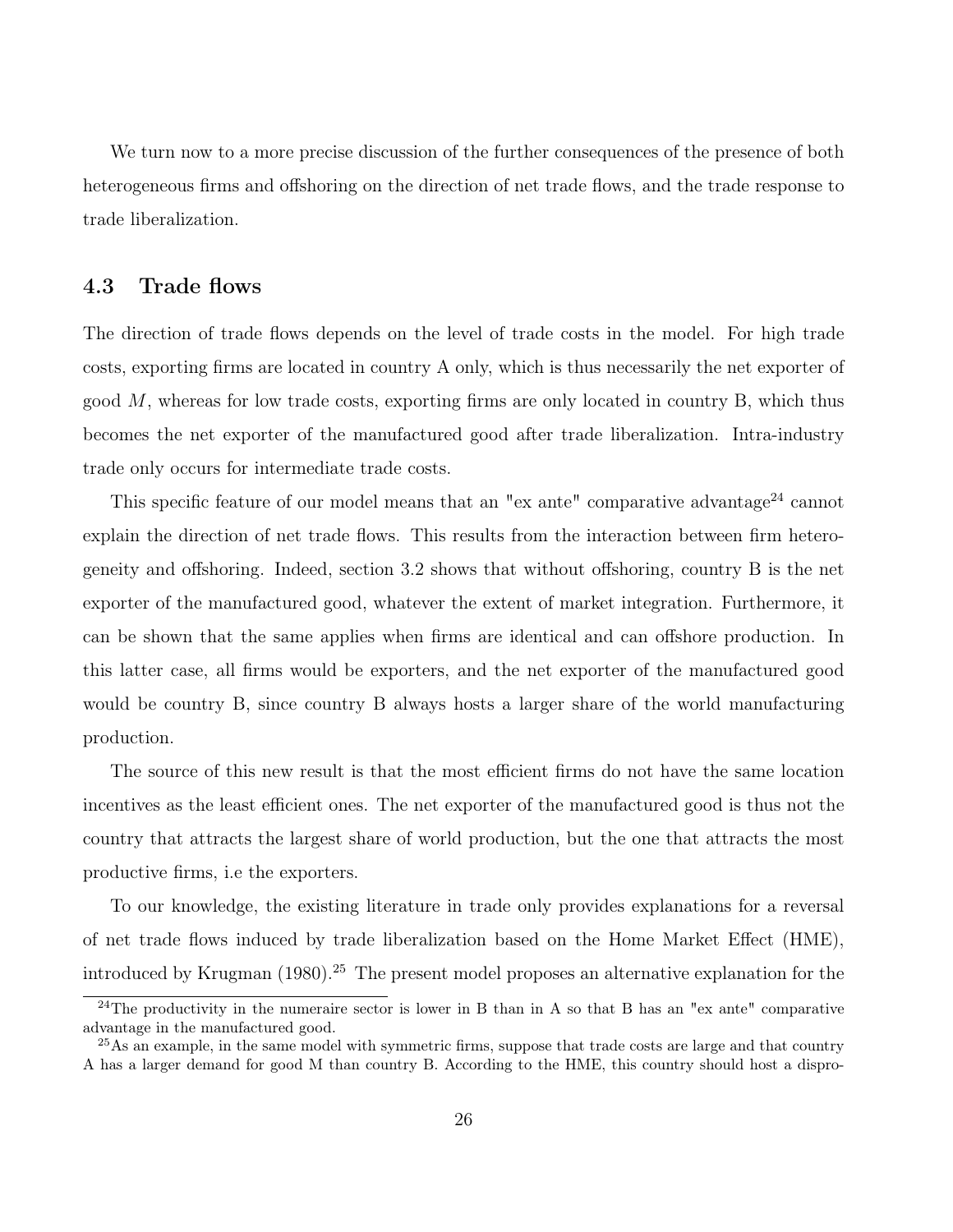reversal of net trade flows even if countries have identical demand for the manufactured good. The HME is thus not at work here. In contrast to explanations based on the HME, country A is able to be a net exporter of the manufactured good for large trade costs even if it hosts less than 50% of the world manufacturing production, because it attracts the most efficient firms: those that export.

#### Proposition 2:

The interaction between firm heterogeneity and offshoring is able to reverse the direction of net trade flows following trade liberalization, independently of any country size effect.

This result is also important because it means that the two standard definitions of the HME, i.e. the larger country i) attracts a disproportionate share of world production ii) is a net exporter of the manufactured good, are not equivalent.[26](#page-32-0)

#### 4.4 Trade response to trade liberalization

Another feature of our model is its ability to produce a non-linear response of world manufactured trade growth to variable trade costs. Indeed, Yi (2001) points out that: "*the response of exports* to tariffs has increased sharply since the mid-1980s [...]. For example, between 1962 and 1985 the elasticity of trade with respect to tariffs was 7, while between 1986 and 1999 it was 50. This nonlinear effect is a qualitative puzzle from the perspective of the standard models ". The theoretical mechanism that Yi proposes to explain this non-linearity is based on the fragmentation of the production process induced by trade liberalization. The source of non-linearity in our model can be interpreted as a complement to the explanation by Yi. It is the non-linear response of the two margins of trade to trade liberalization. The intuition behind this result is as follows: In the first phase (when trade costs are large), trade liberalization leads to an increase in exports (both on

portionate share of world production with respect to its market size and thus should be a net exporter of the manufactured good. However, as trade costs decrease, country B becomes a more attractive location for firms because of the cheaper unit labor cost. Beyond a threshold value of trade costs, country B becomes a net exporter of the manufactured good.

<span id="page-32-0"></span><sup>&</sup>lt;sup>26</sup>Indeed, according to Head et al  $(2002)$ : "(the HME) means that the large country hosts a disproportionate share of firms. Moreover, this condition implies that the large country will run a trade surplus in the increasing returns sector". The model shows however that a country (here country B) can attract a disproportionate share of firms while running a trade deficit in the increasing returns sector.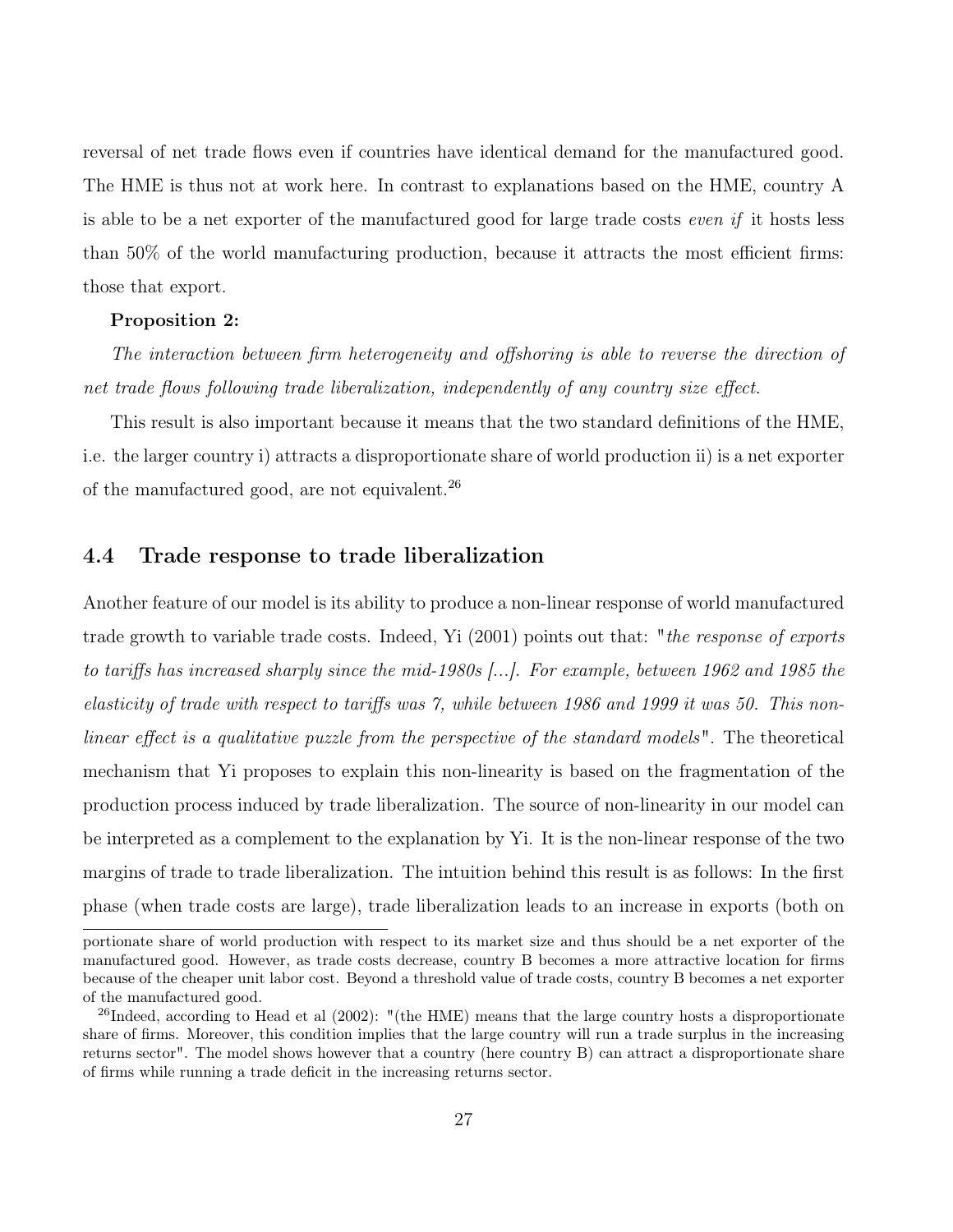the intensive and the extensive margins) from the high wage country to the low wage country. The latter being more competitive, this increase cannot be very large. In a later phase, when trade liberalization has led exporters to relocate to the low wage country, further trade liberalization generates a large increase in exports to the high wage country. Both trade margins indeed react faster, since  $\frac{\partial(\beta \phi P^{\sigma-1}_{A})}{\partial \phi} > \frac{\partial(\beta \gamma^{1-\sigma} \phi P^{\sigma-1}_{B})}{\partial \phi}$ , because  $\frac{\partial \hat{P}}{\partial \phi} > 0$ . As soon as the low wage country attracts some exporting firms, both trade margins are more sensitive to trade liberalization, inducing a convex non-linear response of world manufactured trade to trade liberalization. Hence:

#### Proposition 3:

Trade liberalization induces a convex non-linear response of world manufactured trade to trade costs when firms can offshore their production.

It is important to note that the source of this non-linearity differs from that proposed by Yi (2003), and could thus be considered as an alternative explanation for this non-linearity. In our model, we do not introduce intermediate inputs, so this mechanism is absent.

### 5 Conclusion

In this paper we have presented the theoretical consequences of the interaction of two stylized facts recently highlighted by the literature on trade. First, there is much evidence that exporting firms are very different in productivity and size compared to non-exporters. Second, the globalization process has strongly reshaped the geography of world production by creating incentives for firms to offshore their production to foreign countries. We have shown that the interaction between these two facts has important consequences for countries' average productivity and trade patterns. The main idea behind this result is that it is not possible to understand the impact of offshoring without taking into account the productivity of firms that offshore their production. This question is of high political relevance. We can no longer only focus on which countries are the most attractive for economic activities; a crucial question is which countries attract the most efficient firms. The paper further shows that trade liberalization plays an important role because it affects location incentives of large and small firms differently.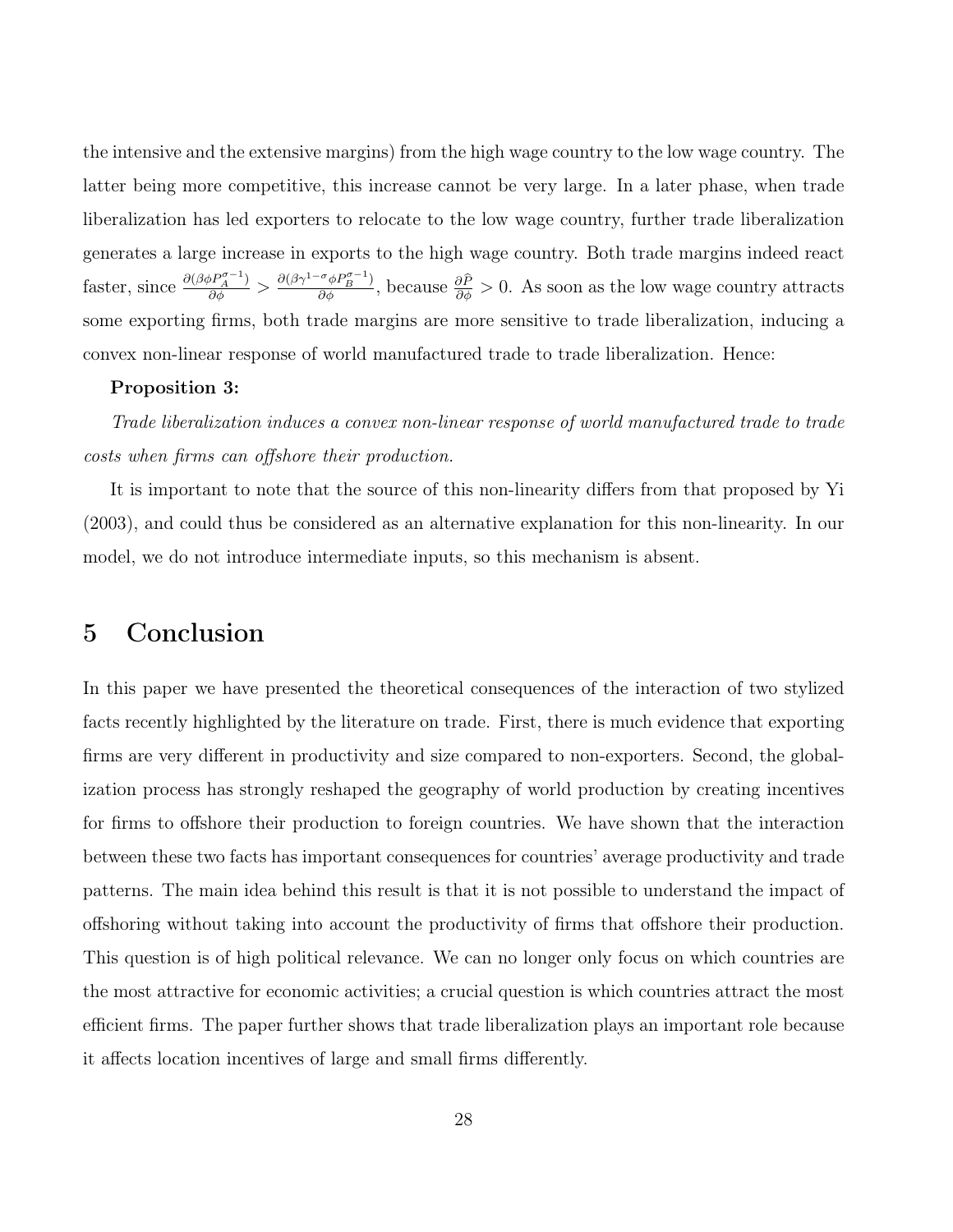We therefore consider that this paper sheds a new light on the importance of offshoring in shaping the impact of trade liberalization. Three important results that contrast with the existing literature emerge from this interaction: i) Trade liberalization may concentrate all average efficiency gains in one country, the other country experiencing an average productivity loss. ii) Trade liberalization can reverse the direction of net trade flows, independently of any country size effect. iii) Trade liberalization may increase world trade growth in a non-linear way, even in the absence of trade in intermediate goods. Importantly, these results would not hold if firms were forced to stay in their country of origin, and neither would they if we had considered a trade model with symmetric firms that have the possibility of offshoring their production.

The assumption of costless offshoring has been made to stress the impact of offshoring in the model, but may seem unrealistic. It would however be possible to introduce such costs, which would allow a link to be made between the two versions of the model. If offshoring costs were prohibitive, the output of the model would be similar to the one described in section 3. A gradual decrease in offshoring costs would bring the output of the model closer to that of section 4, until offshoring costs were nil.

### 6 References

-Antras, P. (2003), "Firms, Contracts, and Trade Structure", Quarterly Journal of Economics, vol. 118(4), pp. 1375-1418.

-Antras, P. (2005), " Incomplete Contracts and the Product Cycle ", American Economic Review, vol. 95(4), pp. 1054-1073.

-Antras, P. and Helpman, E. (2004), "Global Sourcing ", Journal of Political Economy, vol. 112(3), pp. 552-580.

-Arkolakis, C. (2008), "Market penetration costs and the new consumers margin in international trade ". Mimeo, Yale University.

-Axtell, R. L. (2001), "Zipf Dostribution of U.S. Firm Sizes ", Science, vol. 293, pp. 1818-1820.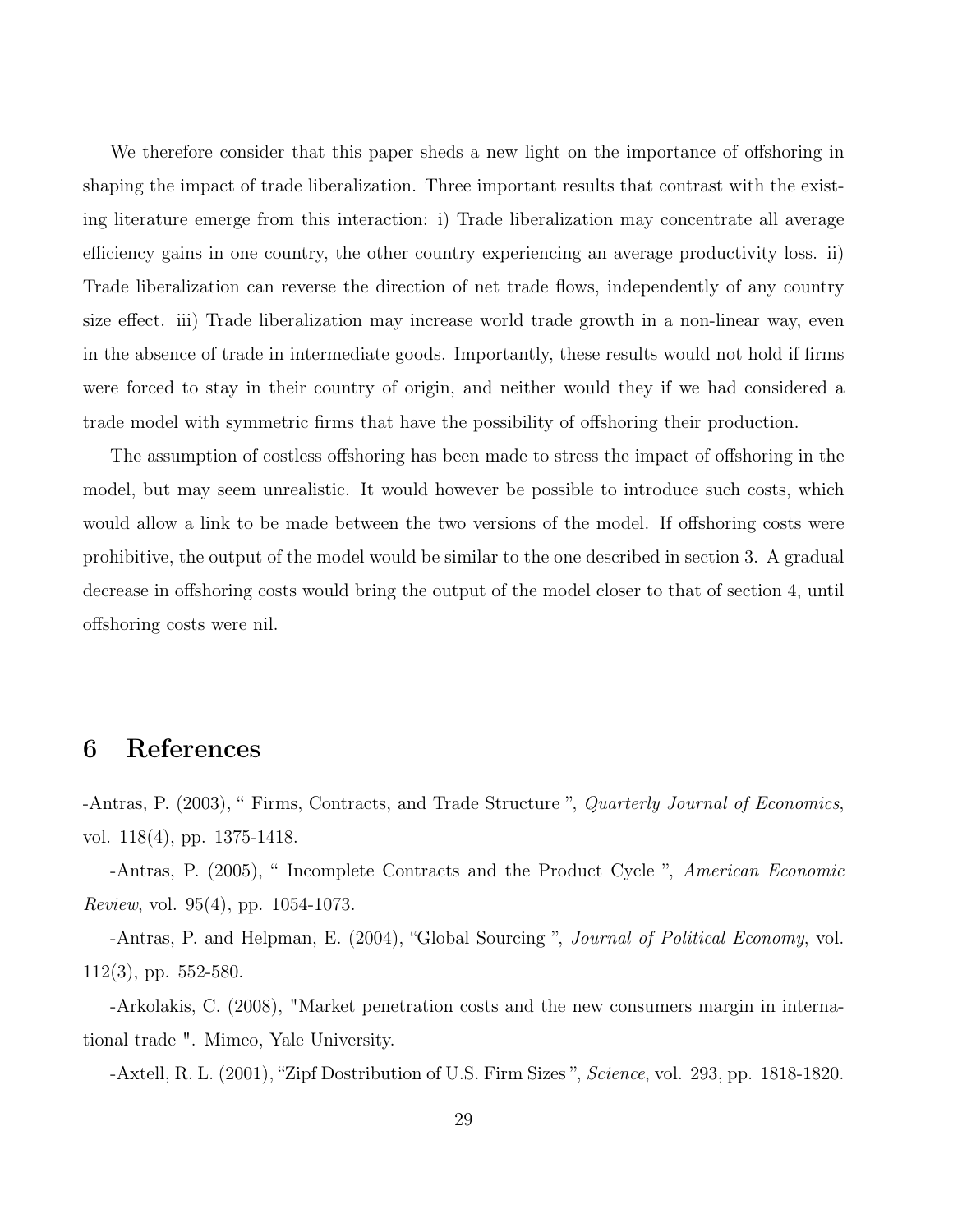-Baldwin, R. Forslid, R. Martin, P. Ottaviano, G. and Robert-Nicoud, F. (2003) "Economic Geography and Public Policy" Princeton University Press

-Baldwin, R. and T. Okubo (2006) "Heterogeneous firms, agglomeration and economic Geography: selection and sorting", Journal of Economic Geography, 6(3), pp 323-346

-Baldwin, R. and F. Robert-Nicoud, 2007. "Offshoring: General Equilibrium Effects on Wages, Production and Trade," NBER Working Papers 12991

-Bernard, A. Eaton, J. Jensen, J. and S. Kortum (2003): "Plants and productivity in international trade", American Economic Review 93(4), pp. 1268-1290

-Bernard, A and B Jensen. (2004): "Why some Firms Export" The Review of Economics and Statistics, 86(2): 561-69.

-Bernard A and B Jensen, S. Redding, P. Schott (2007), "Firms in International Trade", Journal of Economic Perspectives, 21(3): 105-130.

-Chaney, T (2008): "Distorted Gravity: Heterogeneous Firms, Market Structure and the Geography of International Trade", American Economic Review, forthcoming

-Das, S. Roberts, J. and J. Tybout (2007), "Market Entry Costs, Producer Heterogeneity and Export Dynamics", Econometrica, vol. 75(3), pp. 837-873

-Do, Q-T. and A. Levchenko (2009), "Trade, Inequality, and the Political Economy of Institutions", Journal of Economic Theory, forthcoming

-Eaton, J. and S. Kortum (2002), "Technology, Geography, and Trade." Econometrica, 2002, 70(5), pp. 1741-79.

-Eaton, J. Kortum, S. and F. Kramarz, (2004). "Dissecting Trade: Firms, Industries, and Export Destinations", American Economic review, Papers and proceedings, 93, pp. 150-154

-Grossman, G. and Helpman, E. (2003), " Outsourcing versus FDI in Industry Equilibrium", Journal of the European Economic Association, vol. 1, pp. 317-327.

-Grossman, G. and Helpman, E. (2005), "Outsourcing in the Global Economy", Review of Economic Studies, vol. 72 no 1: pp. 135-159.

-Grossman, G. and E. Rossi-Hansberg, (2006). "Trading Tasks: A Simple Theory of Offshoring," American Economic Review, vol. 98(5), pp. 1978-97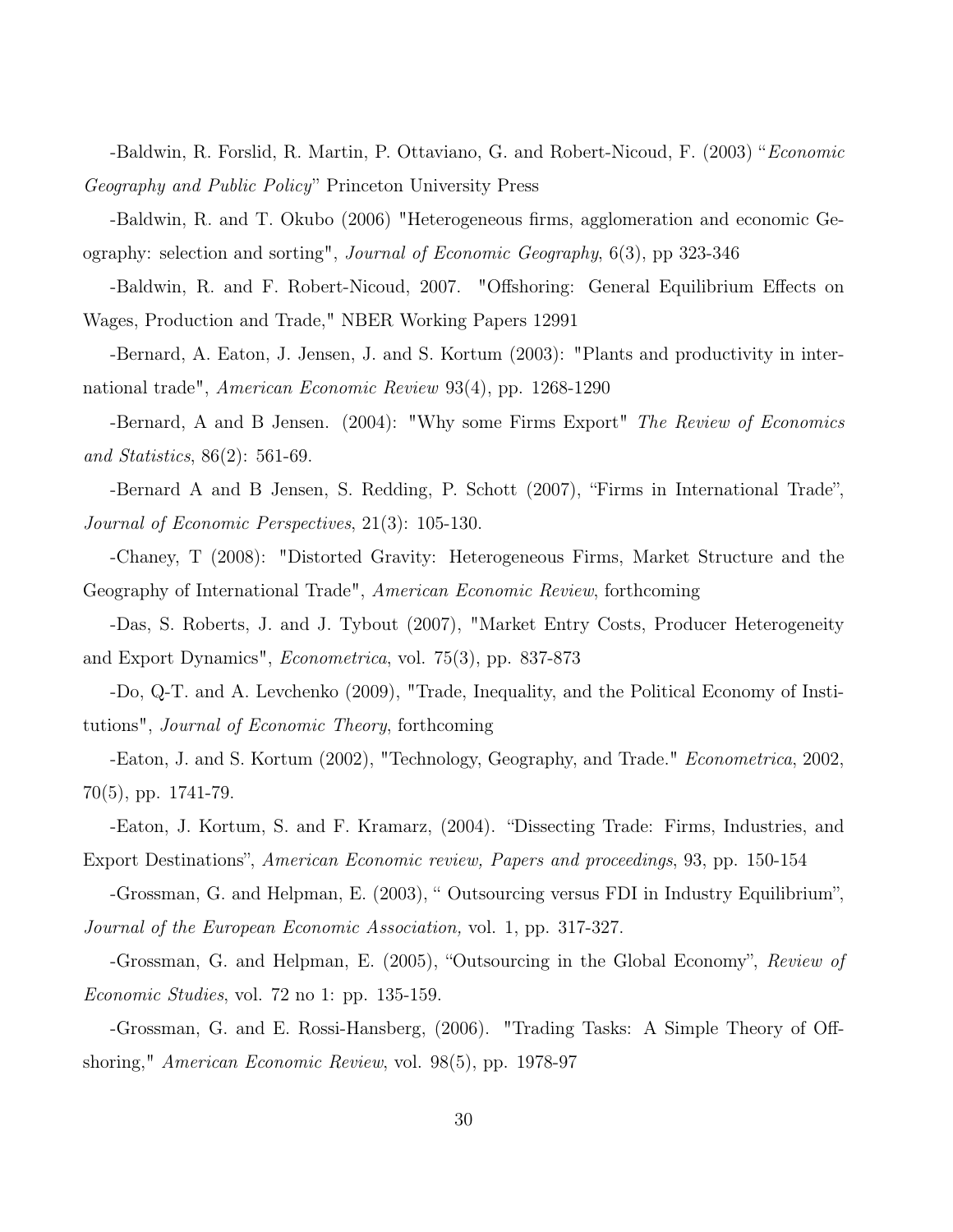-Head, K. Mayer, T. and J. Ries (2002). "On the Pervasiveness of Home Market Effects," Economica, vol. 69(275), pp. 371-90

-Helpman, E., M. Melitz, and S. Yeaple (2004). "Export Versus FDI with Heterogeneous Firms", American Economic Review, 94, pp. 300-316.

-Krugman, P. (1980). "Scale Economies, Product Differentiation, and the Pattern of Trade", American Economic Review, vol. 70(5), pages 950-59

-Laussel, D. and P. Paul (2007), "Trade and the location of industries: Some new results", Journal of International Economics, vol 71, 148-166

-Luttmer, E. G. (2007), "Selection, Growth and the Size Distribution of Firms", Quarterly Journal of Economics, vol 122(3), 1103-1144

-Melitz, M. (2003). "The Impact of Trade on Intra-Industry Reallocations and Aggregate Industry Productivity", Econometrica, Vol. 71, pp. 1695-1725.

-Melitz, M. and G, Ottaviano (2008): "Market Size, Trade and Productivity", Review of Economic Studies, forthcoming

-Yeaple (2005): "A Simple Model of Firm Heterogeneity, International Trade, and Wages", Journal of International Economics,January 2005

-Yi, K.M (2001): "Can Vertical Specialization Explain the Growth of World Trade?," mimeo -Yi, K.M (2003): "Can Vertical Specialization Explain the Growth of World Trade?," Journal of Political Economy, vol.  $111(1)$ , pp 52-102.

-Zeile, William J. (1997), "U.S Intrafirm Trade in Goods," Survey of Current Business, 77:2, pp 23-38.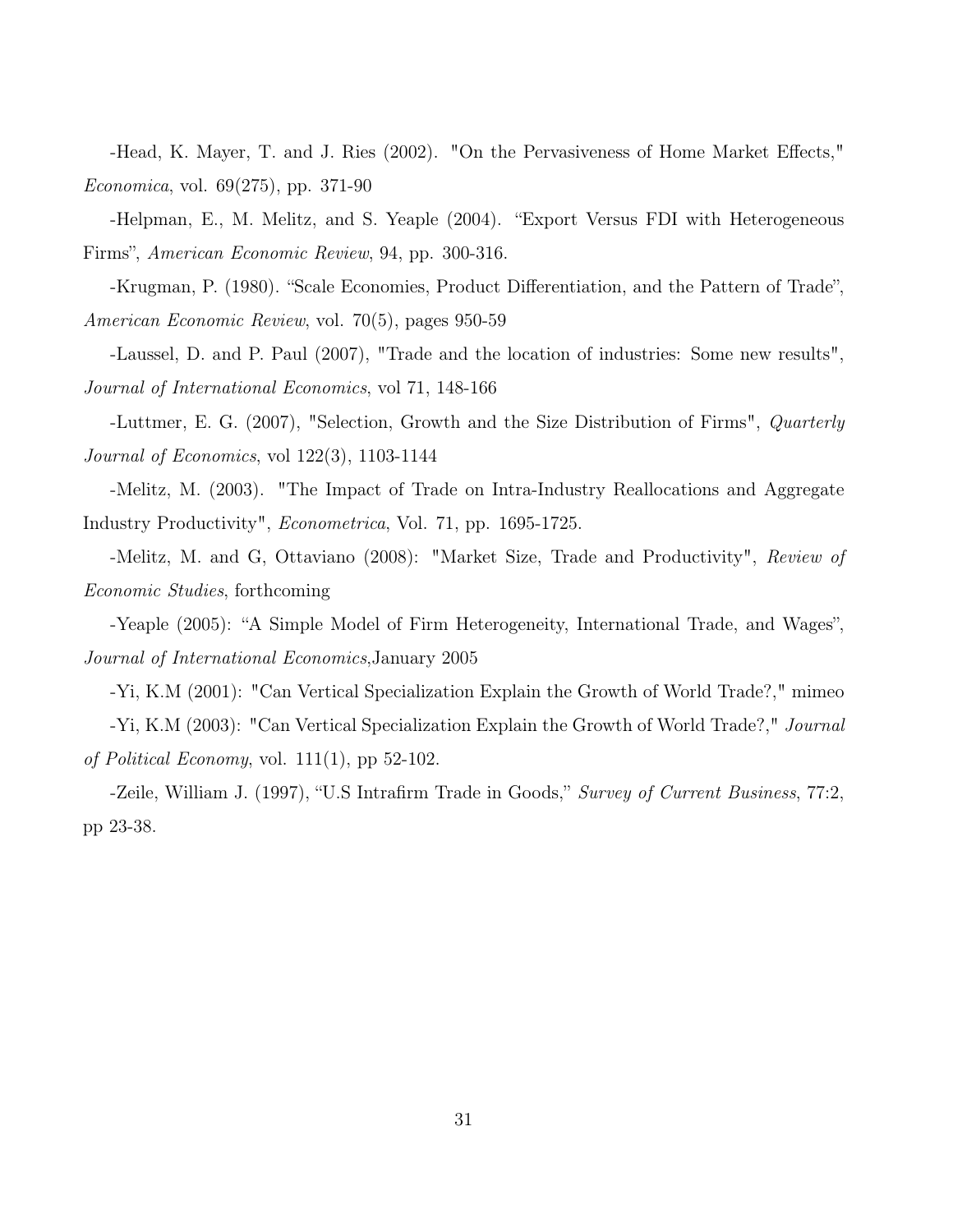#### APPENDICES

### A proof of lemma 3

**Proof.** Suppose a firm of type l has rank  $l + p$  with respect to its market access. There exist  $m - l$  types that have higher fixed costs than type l, while there exist  $m - l - p$  types that have a larger market access. It follows that among the  $m - l$  types that have higher fixed costs, at least  $p$  of them are characterized by a lower market access than type  $l$ . These types cannot exist in equilibrium. We can thus eliminate these firm types until  $p = 0$ . (A similar reasoning applies if type l has rank  $l - p$  with respect to its market access).  $\blacksquare$ 

### B proof of lemma 4

**Proof.** Suppose that  $a_{l+1} > a_l$ . According the definition of  $a_{l+1}$ , all firms with a marginal cost below  $a_{l+1}$  prefer type  $l+1$  rather than l. Similarly, all firms with a marginal cost above  $a_l$  prefer type  $l-1$  rather than l. There is thus no marginal cost for which a firm would prefer type l considering the two alternative types  $l + 1$  and  $l - 1$ . Type l is strictly dominated either by type  $l+1$  or  $l-1$  and thus cannot exist in equilibrium. ■

## C Expressions for average marginal costs in each country with respect to trade freeness:

$$
\widetilde{a_A} = \frac{1-\sigma+\rho}{2-\sigma+\rho} \frac{\phi a_{XA}^{2-\sigma+\rho} + \widehat{P}^{\sigma-1} a_{DA}^{2-\sigma+\rho}}{\phi a_{XA}^{1-\sigma+\rho} + \widehat{P}^{\sigma-1} a_{DA}^{1-\sigma+\rho}}
$$
\n
$$
\widetilde{a_B} = \frac{1-\sigma+\rho}{2-\sigma+\rho} \frac{a_{DB}^{2-\sigma+\rho} - a_{DA}^{2-\sigma+\rho}}{a_{DB}^{1-\sigma+\rho} - a_{DA}^{1-\sigma+\rho}}
$$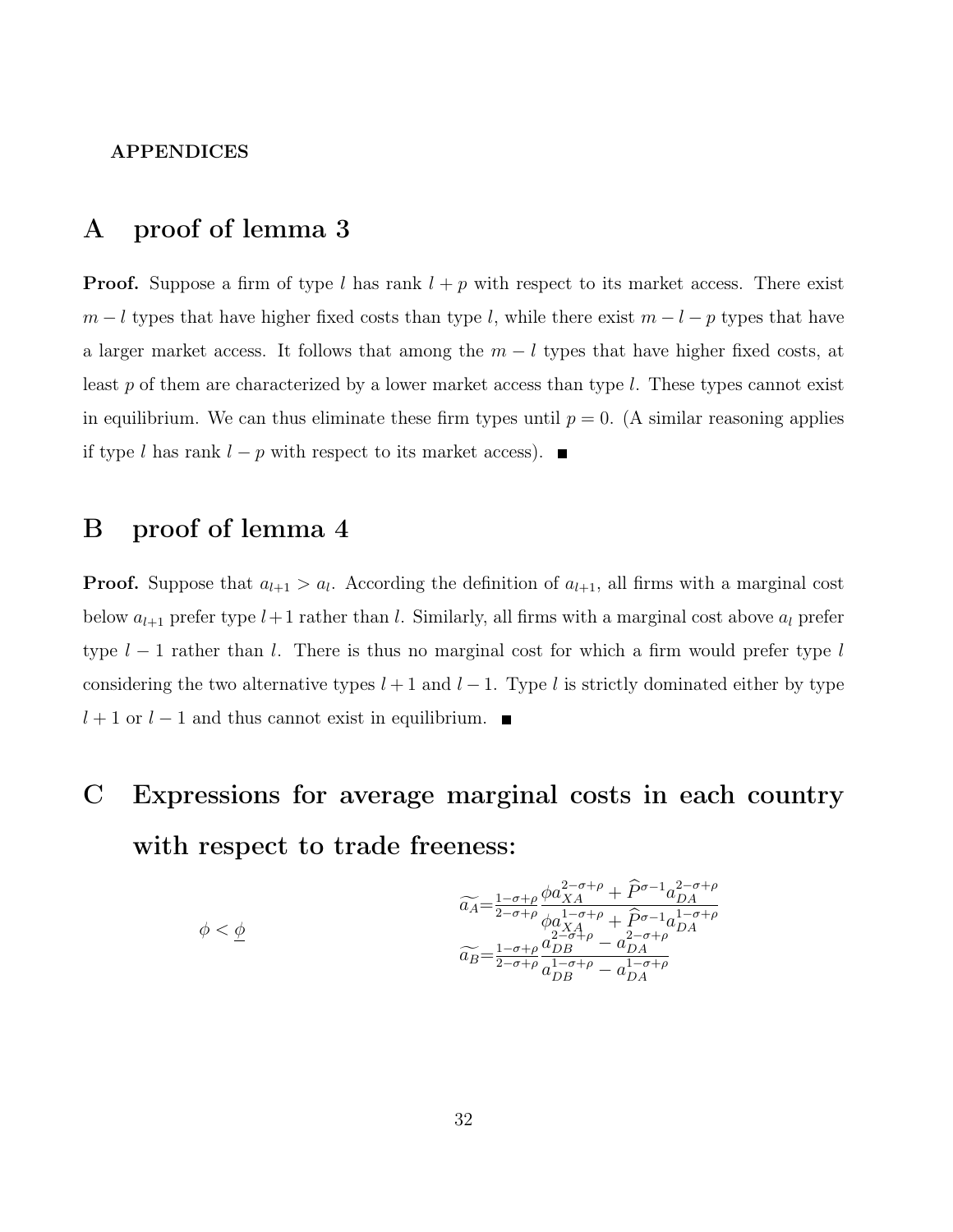$$
\widetilde{a}_{A} = \frac{1-\sigma+\rho}{2-\sigma+\rho} \frac{\left(\widehat{P}^{\sigma-1} + \phi\right) a_{XA}^{2-\sigma+\rho} + \widehat{P}^{\sigma-1} \left(a_{DA}^{2-\sigma+\rho} - a_{XB}^{2-\sigma+\rho}\right)}{\left(\widehat{P}^{\sigma-1} + \phi\right) a_{XA}^{1-\sigma+\rho} + \widehat{P}^{\sigma-1} \left(a_{DA}^{1-\sigma+\rho} - a_{XB}^{1-\sigma+\rho}\right)}
$$
\n
$$
\widetilde{a}_{B} = \frac{1-\sigma+\rho}{2-\sigma+\rho} \frac{\left(1+\phi\widehat{P}^{\sigma-1}\right) \left(a_{XB}^{2-\sigma+\rho} - a_{XA}^{2-\sigma+\rho}\right) + a_{DB}^{2-\sigma+\rho} - a_{DA}^{2-\sigma+\rho}}{\left(1+\phi\widehat{P}^{\sigma-1}\right) \left(a_{XB}^{1-\sigma+\rho} - a_{XA}^{1-\sigma+\rho}\right) + a_{DB}^{1-\sigma+\rho} - a_{DA}^{1-\sigma+\rho}}
$$
\n
$$
\widetilde{a}_{A} = \frac{1-\sigma+\rho}{2-\sigma+\rho} \frac{a_{DA}^{2-\sigma+\rho} - a_{XB}^{2-\sigma+\rho}}{a_{DA}^{1-\sigma+\rho} - a_{XB}^{1-\sigma+\rho}}
$$
\n
$$
\widetilde{a}_{B} = \frac{1-\sigma+\rho}{2-\sigma+\rho} \frac{\left(1+\phi\widehat{P}^{\sigma-1}\right) a_{XB}^{2-\sigma+\rho} + a_{DB}^{2-\sigma+\rho} - a_{DA}^{2-\sigma+\rho}}{\left(1+\phi\widehat{P}^{\sigma-1}\right) a_{XB}^{1-\sigma+\rho} + a_{DB}^{1-\sigma+\rho} - a_{DA}^{1-\sigma+\rho}}
$$

### D Formal solution for the model with offshoring:

In this appendix, we provide the solution of the model with offshoring when firms' productivity levels are Pareto distributed. This gives a formal proof that  $\frac{\partial P}{\partial \phi} > 0$ .

When trade costs are high (i.e.  $\phi < \phi$ ), there are only three existing firm types: DB, DA, and XA, which allows to define the relevant marginal cost thresholds that pin down the firm types chosen by each active firm:

.

$$
a_{DB} = P_B \left(\frac{\beta}{C_D}\right)^{\frac{1}{\sigma - 1}}, a_{DA} = \left(\frac{\beta \left(P_A^{\sigma - 1} \gamma^{1 - \sigma} - P_B^{\sigma - 1}\right)}{(\gamma - 1)C_D}\right)^{\frac{1}{\sigma - 1}}, \text{ and } a_{XA} = P_B \left(\frac{\beta \phi}{\gamma^{\sigma} C_X}\right)^{\frac{1}{\sigma - 1}}
$$
  
This in turn allows to define the price induces expressions in each country.

This in turn allows to define the price indexes expressions in each country:

$$
P_A^{1-\sigma} = \lambda \gamma^{1-\sigma} a_{DA}^{1-\sigma+\rho}
$$
  
\n
$$
P_B^{1-\sigma} = \lambda \left( a_{DB}^{1-\sigma+\rho} - a_{DA}^{1-\sigma+\rho} + \phi \gamma^{1-\sigma} a_{XA}^{1-\sigma+\rho} \right) = \frac{\beta}{C_D a_{DB}^{\sigma-1}}
$$

We first define all marginal cost thresholds relative to the marginal cost threshold of the least efficient firm worldwide  $a_{DB}$ :

$$
\widehat{a_{DA}} = \frac{a_{DA}}{a_{DB}} = \left(\frac{\left(\widehat{P}^{\sigma-1}\gamma^{1-\sigma}-1\right)}{\left(\gamma-1\right)}\right)^{\frac{1}{\sigma-1}} \text{ and } \widehat{a_{XA}} = \frac{a_{XA}}{a_{DB}} = \left(\frac{\phi C_D}{\gamma^{\sigma} C_X}\right)^{\frac{1}{\sigma-1}}
$$

This gives an implicit solution for the relative price index: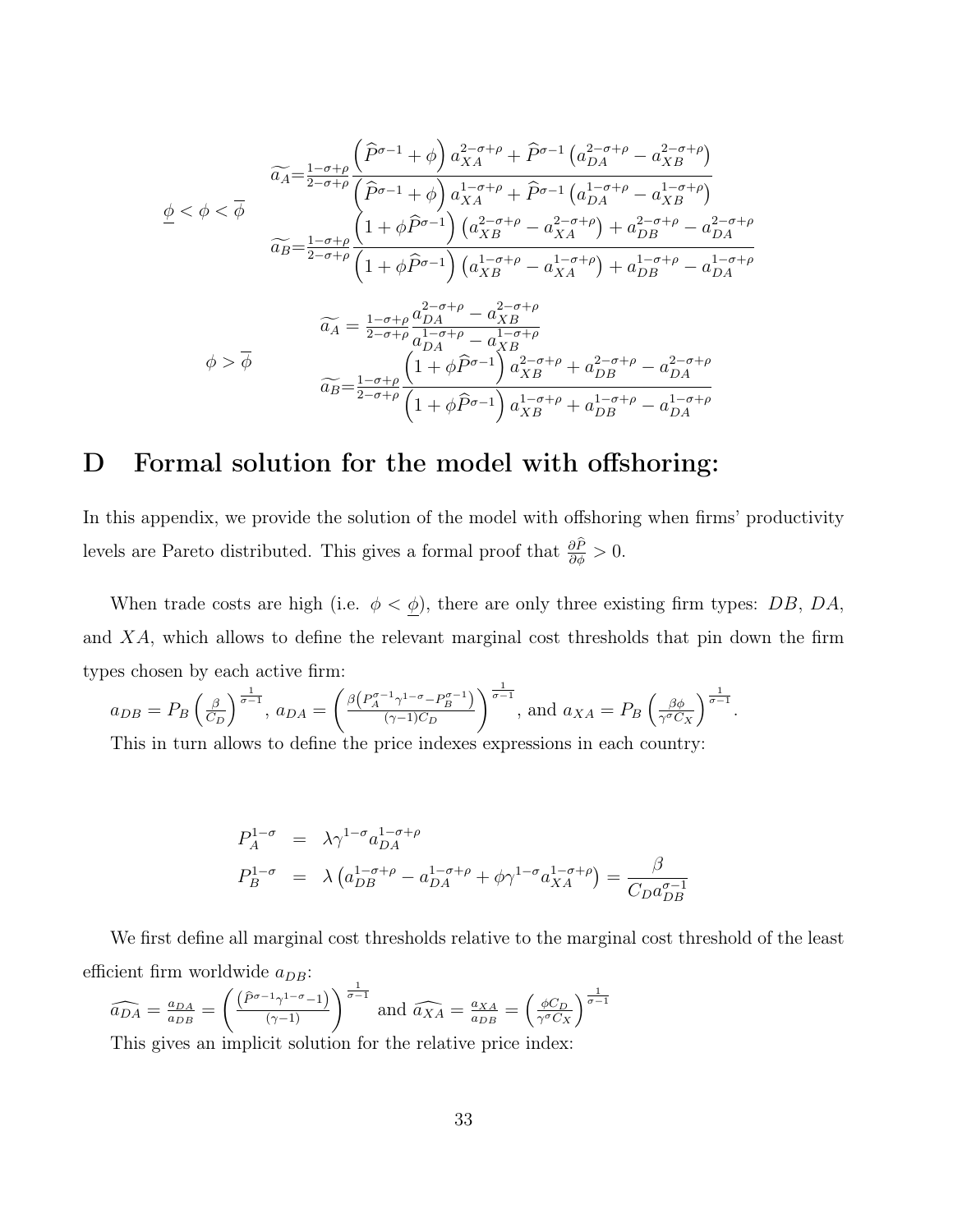$$
\widehat{P}^{\sigma-1} = \tfrac{1-\widehat{a_{DA}}^{1-\sigma+\rho}+\phi\gamma^{1-\sigma}\widehat{a_{XA}}^{1-\sigma+\rho}}{\gamma^{1-\sigma}\widehat{a_{DA}}^{1-\sigma+\rho}} = \tfrac{1-\left(\frac{\left(\widehat{P}^{\sigma-1}\gamma^{1-\sigma}-1\right)}{(\gamma-1)}\right)^{\frac{\rho}{\sigma-1}-1}+\phi\gamma^{1-\sigma}\left(\frac{\phi C_D}{\gamma^{\sigma}C_X}\right)^{\frac{\rho}{\sigma-1}-1}}{\gamma^{1-\sigma}\left(\frac{\left(\widehat{P}\gamma^{1-\sigma}-1\right)}{(\gamma-1)}\right)^{\frac{\rho}{\sigma-1}-1}}.
$$

Rearranging terms, we obtain the following equation, which pins down  $\hat{P}$  and ensures that  $\frac{\partial P}{\partial \phi} > 0, \forall \phi$ :

$$
h(\widehat{P}) - \left(1 + \phi^{\frac{\rho}{\sigma-1}}\left(\frac{C_D}{C_X}\right)^{\frac{\rho}{\sigma-1}-1} \gamma^{1-\frac{\sigma\rho}{\sigma-1}}\right) = 0
$$
\n
$$
\text{with } h(\widehat{P}) = \left(\gamma^{1-\sigma}\widehat{P}^{\sigma-1} + 1\right)\left(\gamma^{1-\sigma}\widehat{P}^{\sigma-1} - 1\right)^{\frac{\rho}{\sigma-1}-1}\left(\frac{1}{(\gamma-1)}\right)^{\frac{\rho}{\sigma-1}-1}
$$
\n
$$
(25)
$$

The definition of the price index in country B provides the relation between the threshold  $a_{DB}$  and  $\widehat{P},$  which allows to solve for all other endogenous thresholds:

$$
a_{DB} = \left(\lambda \frac{C_D}{\beta} \left(1 - \left(\frac{\left(\widehat{P}^{\sigma-1} \gamma^{1-\sigma} - 1\right)}{(\gamma - 1)}\right)^{\frac{\rho}{\sigma-1} - 1} + \phi \gamma^{1-\sigma} \left(\frac{\phi C_D}{\gamma^{\sigma} C_X}\right)^{\frac{\rho}{\sigma-1} - 1}\right)\right)^{\frac{-1}{\rho}}
$$

When trade costs are intermediate (i.e.  $\underline{\phi} < \phi < \overline{\phi}$ ), the four firm types coexist. We can then define the relevant marginal costs thresholds that pin down the firm types chosen by each active firm:

$$
a_{DB} = \left(\frac{\beta}{C_D}\right)^{\frac{1}{\sigma - 1}} P_B, \ a_{DA} = \left(\frac{\beta \left(P_A^{\sigma - 1} \gamma^{1 - \sigma} - P_B^{\sigma - 1}\right)}{(\gamma - 1)C_D}\right)^{\frac{1}{\sigma - 1}}, \ a_{XB} = \left(\frac{\beta \left(P_B^{\sigma - 1} - \left(\gamma^{1 - \sigma} - \phi\right)P_A^{\sigma - 1}\right)}{C_X - (\gamma - 1)C_D}\right)^{\frac{1}{\sigma - 1}}, \text{ and}
$$

$$
a_{XA} = \left(\frac{\beta \left(\left(\gamma^{1 - \sigma} - \phi\right)P_A^{\sigma - 1} - \left(1 - \phi \gamma^{1 - \sigma}\right)P_B^{\sigma - 1}\right)}{(\gamma - 1)(C_D + C_X)}\right)^{\frac{1}{\sigma - 1}}.
$$

We obtain the following definitions for price indexes:

$$
P_A^{1-\sigma} = \lambda ((\gamma^{1-\sigma} - \phi) (a_{XA}^{1-\sigma+\rho} - a_{XB}^{1-\sigma+\rho}) + \gamma^{1-\sigma} a_{DA}^{1-\sigma+\rho})
$$
  
\n
$$
P_B^{1-\sigma} = \lambda (a_{XB}^{1-\sigma+\rho} + a_{DB}^{1-\sigma+\rho} - a_{DA}^{1-\sigma+\rho} - (1-\phi\gamma^{1-\sigma}) a_{XA}^{1-\sigma+\rho}) = \frac{\beta}{C_D a_{DB}^{\sigma-1}}
$$